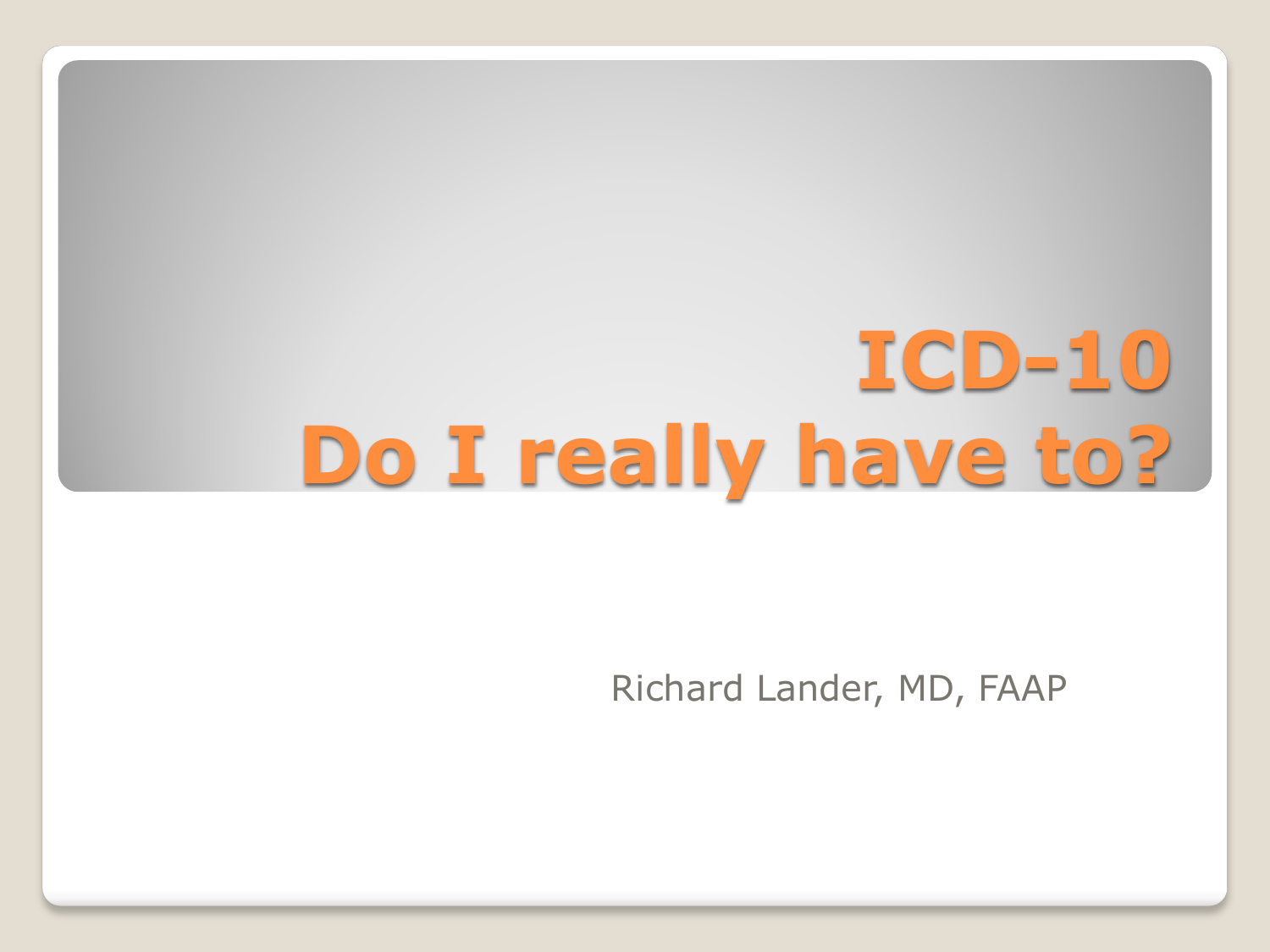- Why spend all this money and time to implement ICD 10 when they are already planning ICD 11? (release 2019?)
- ICD 10 is not new, is used by many countries and we, the USA have lagged behind for too long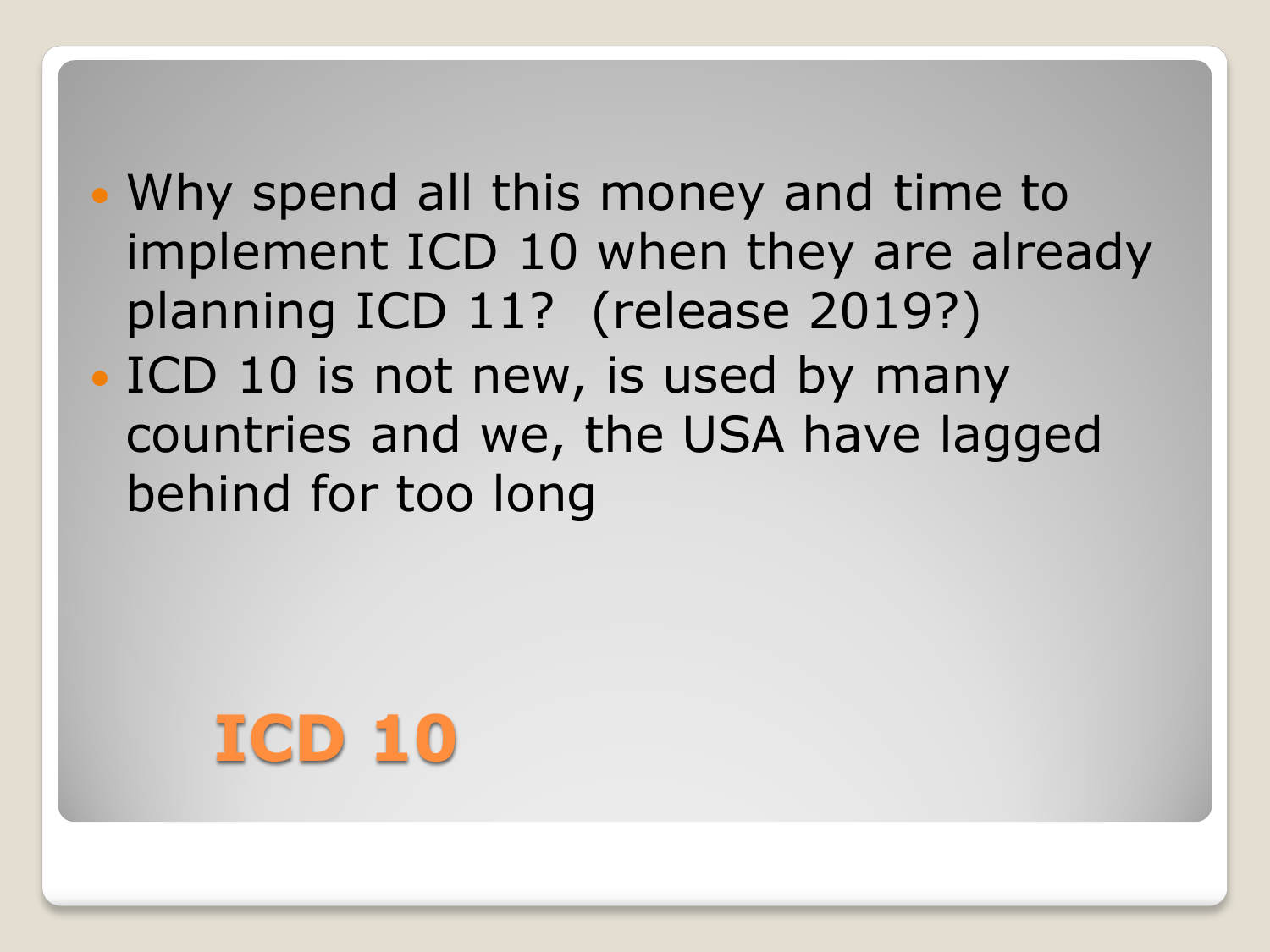## • ICD 10 was developed back in the 1980's Globally began use in 1994

. Has been used in the United States since 1999 to help report mortality statistics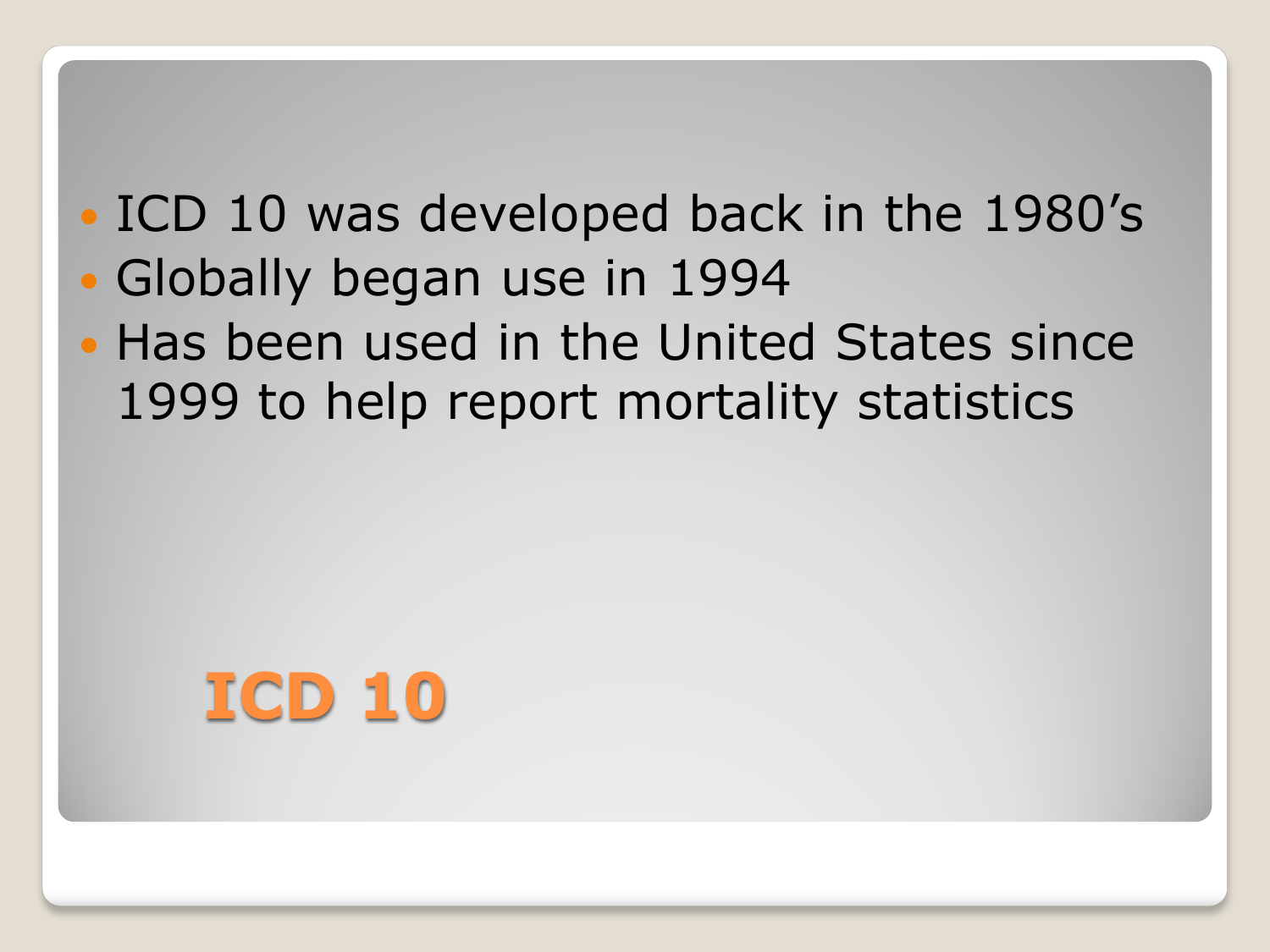- Typically October 1 marks the beginning of new ICD codes, the deletion of certain codes and the modification of certain codes.
- October 1, 2013 did not have any deleted or revised codes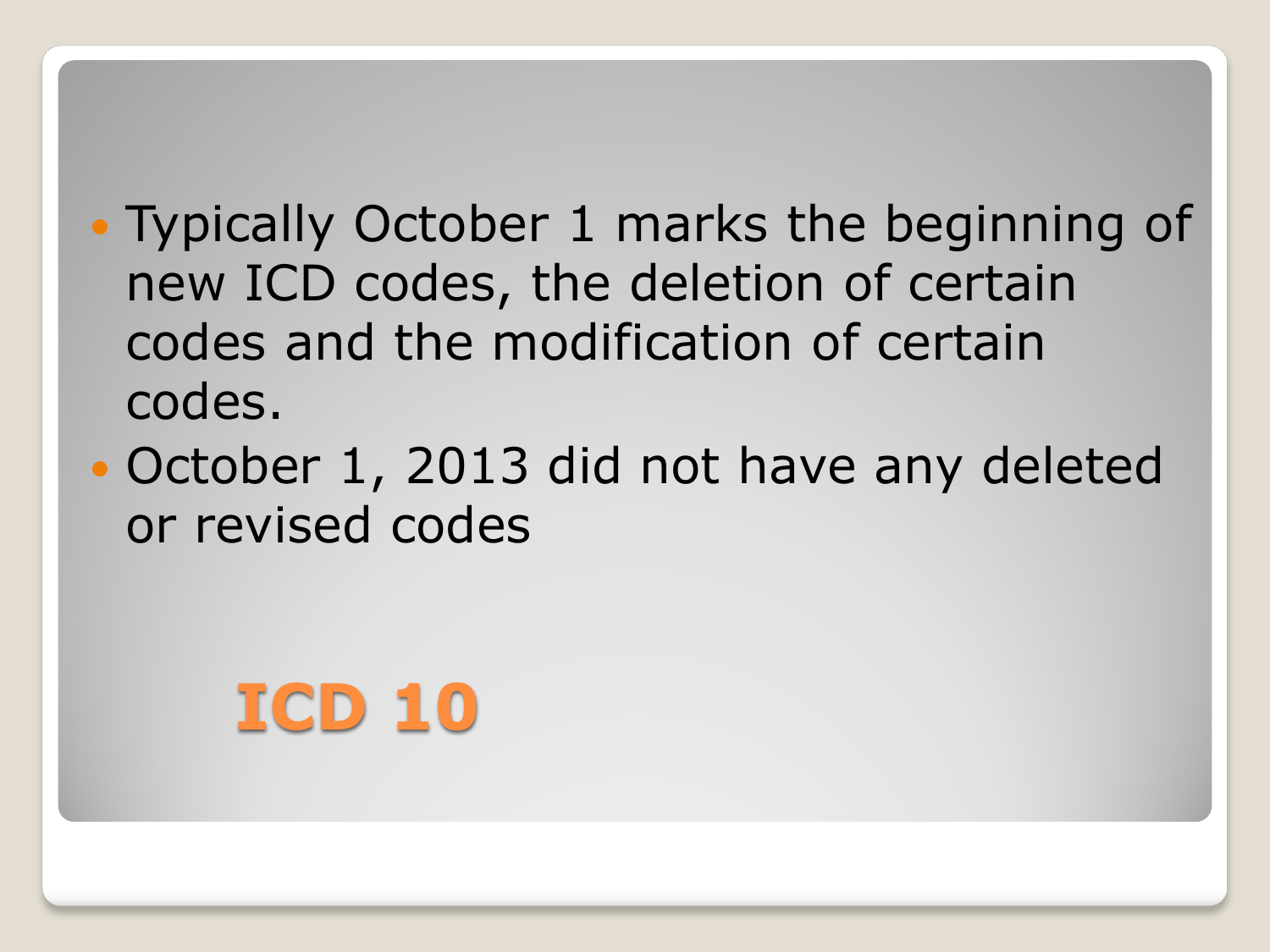#### October 1, 2015- let the fun begin



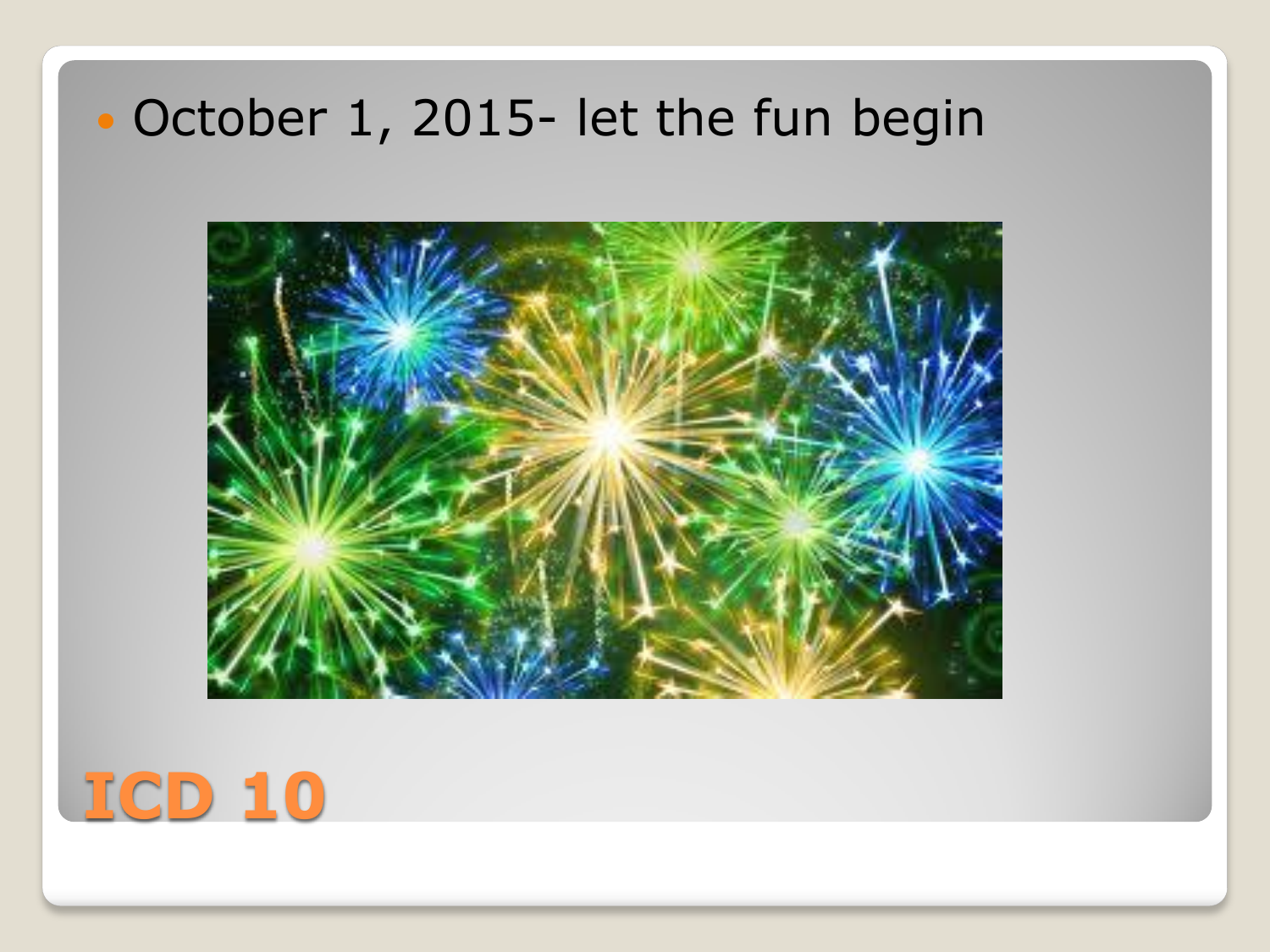#### • Coding is how we get paid **CPT** identifies the type of service provided

- **ICD** provides the diagnosis
- **HCPCS** identifies supplies utilized

# **BASIC CODING**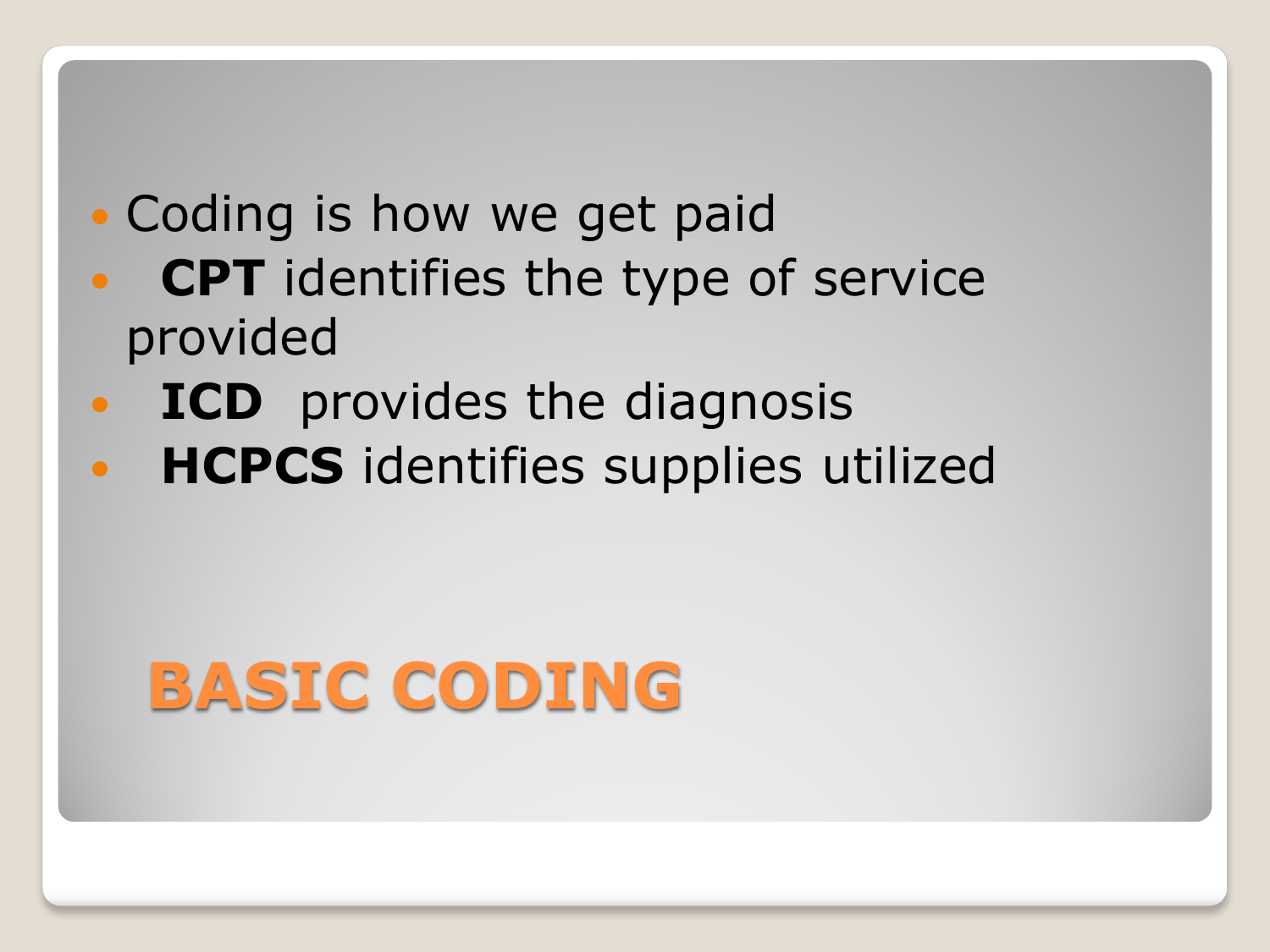- You will have to utilize the ICD 10 codes after October 1, 2015 to be paid by the insurance companies as they will not honor the ICD 9 codes. Your HCFA 1500 claims will not be processed!
- **However** both the payers and the providers will need to support ICD 9 codes for claims submitted prior to October 1, 2015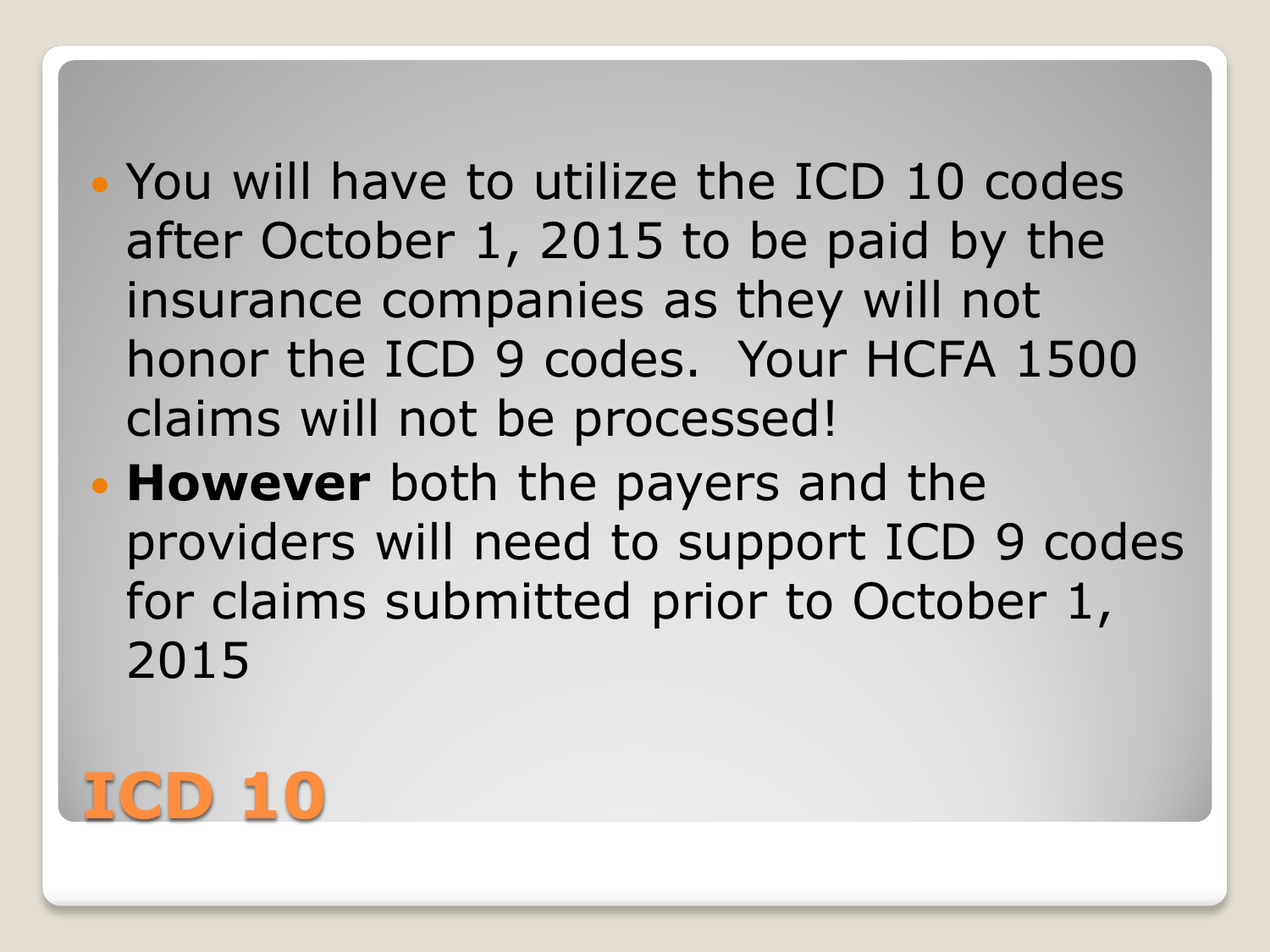

## • The transition will not be this easy

 Be prepared to keep your systems for ICD 9 going until all of your claims are paid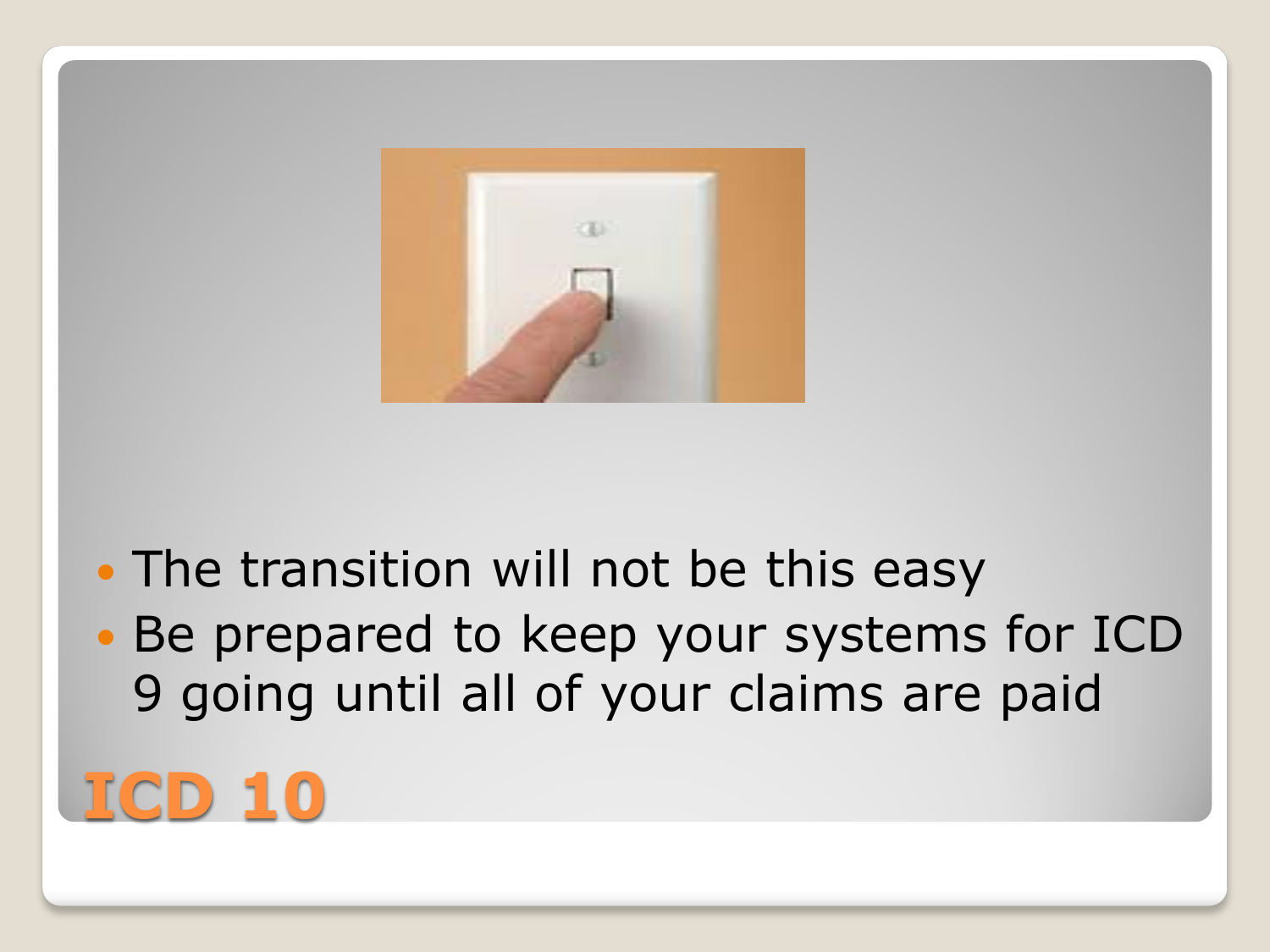• Practices should have close to a 90 day money reserve set aside in anticipation of claims not being paid or of delayed payments.

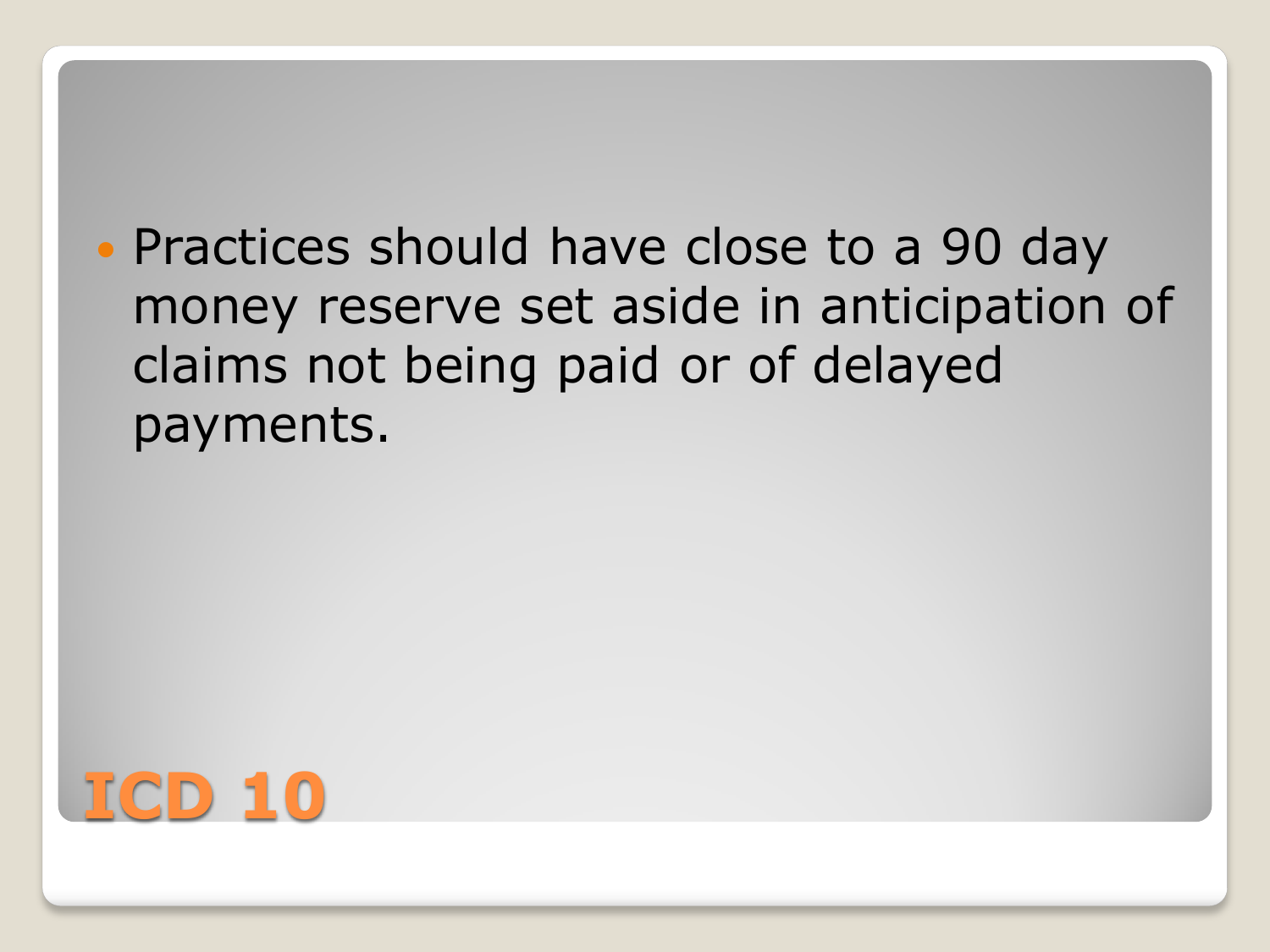

 Everyone needs to be taught ICD 10 Doctors, nursing staff, coding and billing people, and the **INSURERS**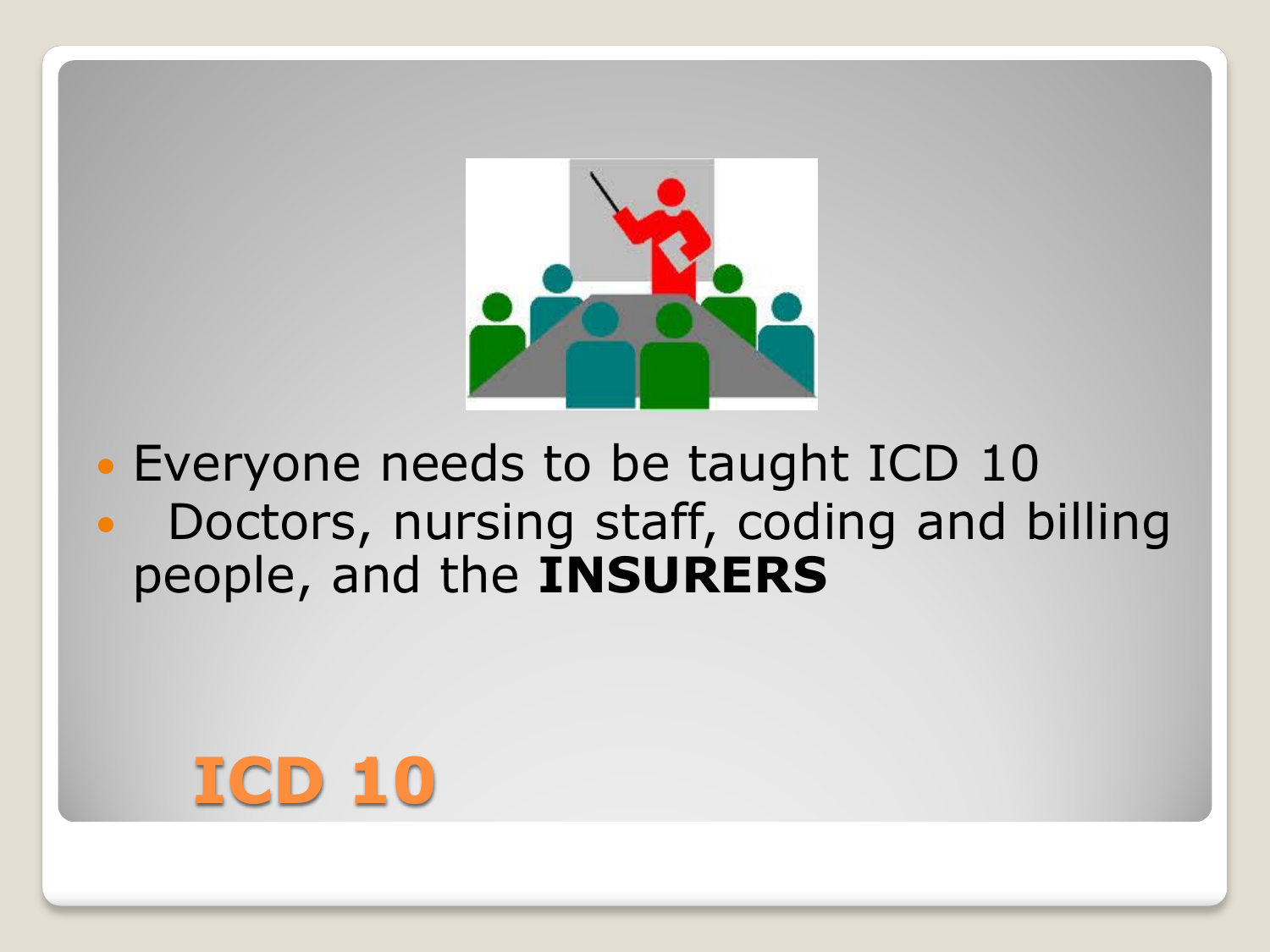- Shouldn't it be easy to simply "crosswalk" ICD 9 codes to ICD 10?
- Can you put a round circle into a square hole?

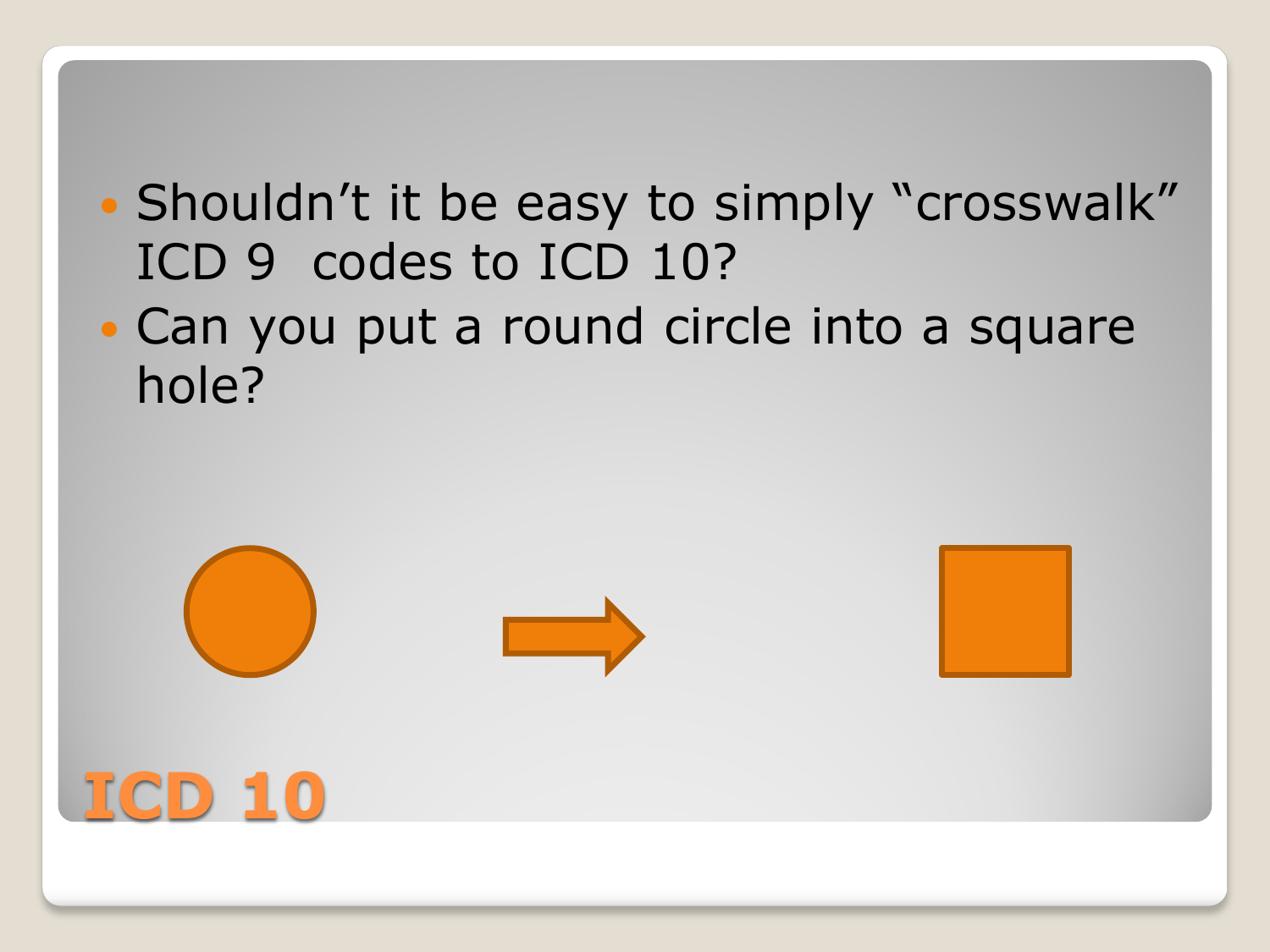#### Wouldn't you like some GEMS?



#### **GENERAL EQUIVALENCE MAPPINGS** helps to convert ICD 9 to ICD 10

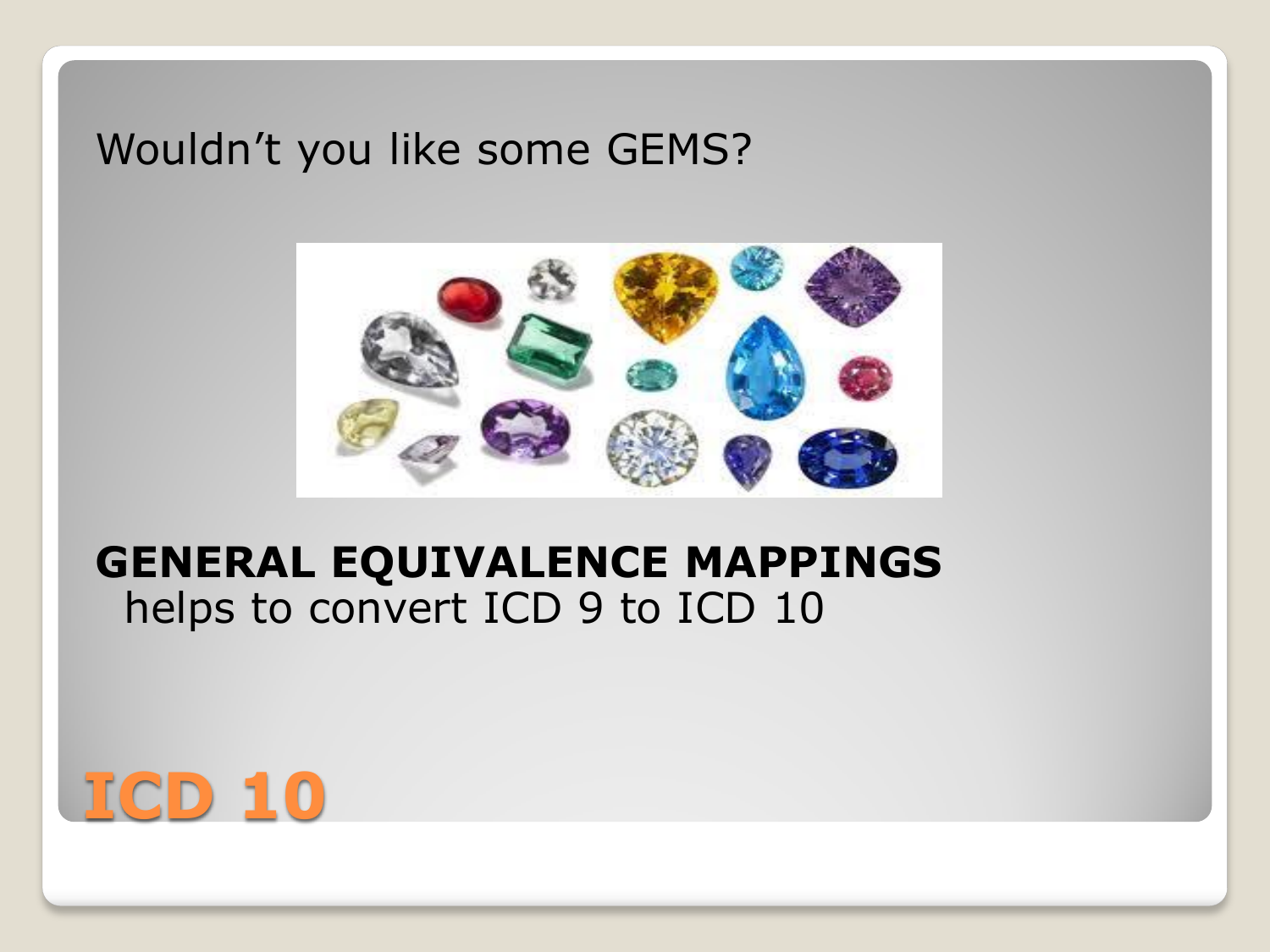- 14,000 procedure codes
- 4,000 diagnosis codes

## *ICD 10*

- 68,000 procedure codes
- 87,000 diagnosis codes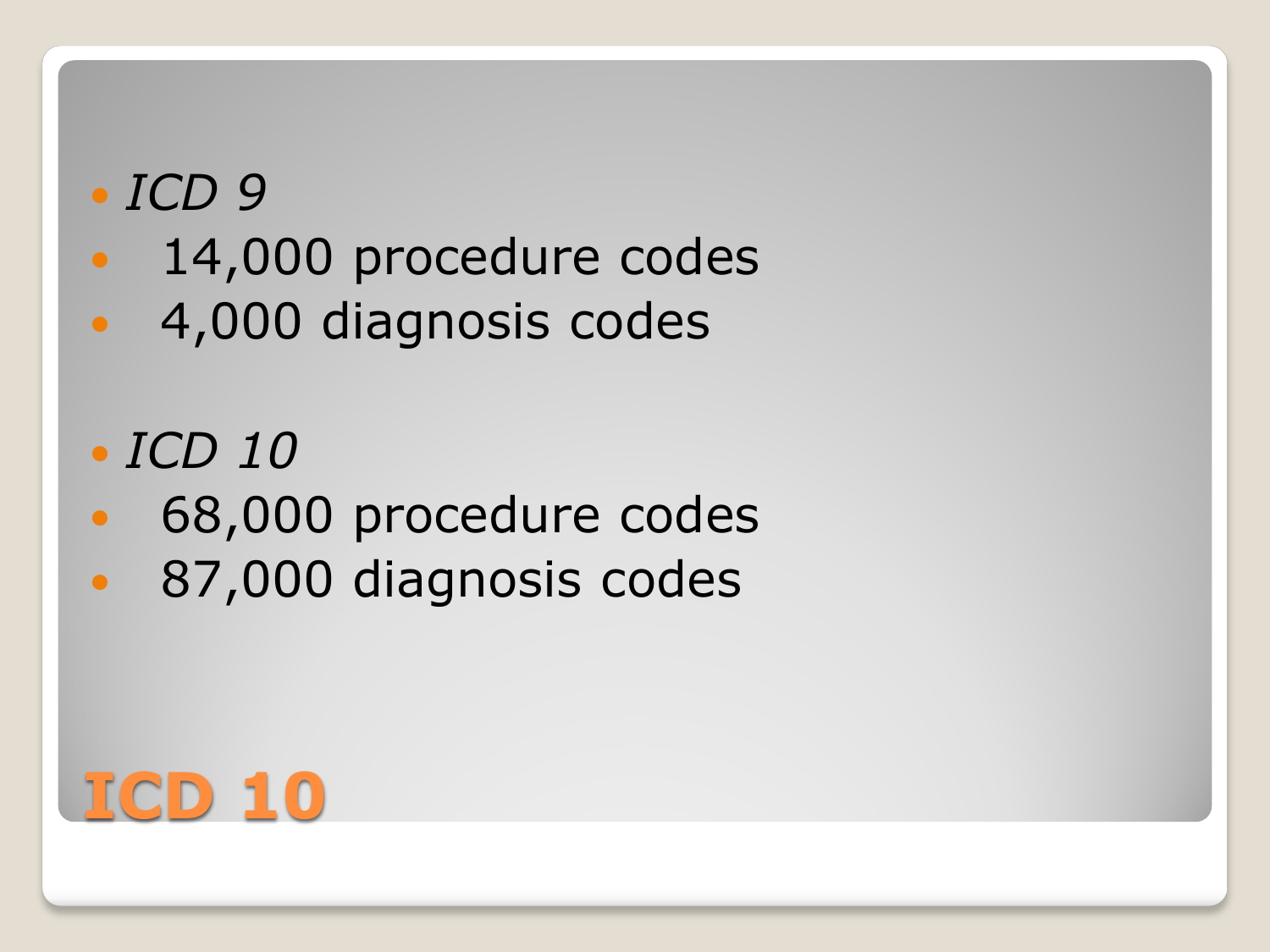- The number of codes are so extensive because
- they will now demonstrate:
- laterality (right vs left)
- specificity (thumb, pointer finger, etc)
- reasons or causes
- where did it happen (home, work)
- how (jumping-trampoline)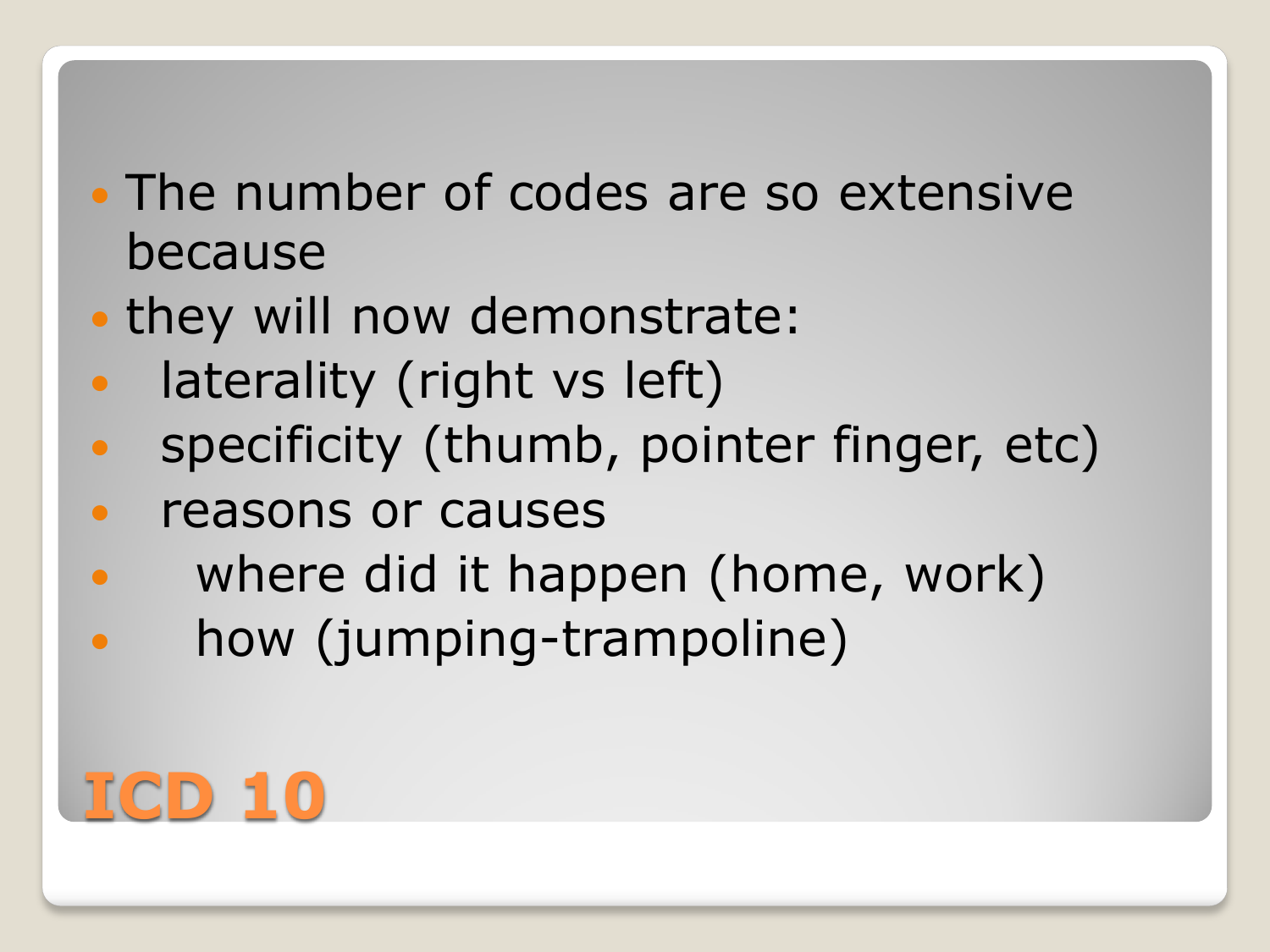#### What is one of the more common problems we see in our pediatric offices?



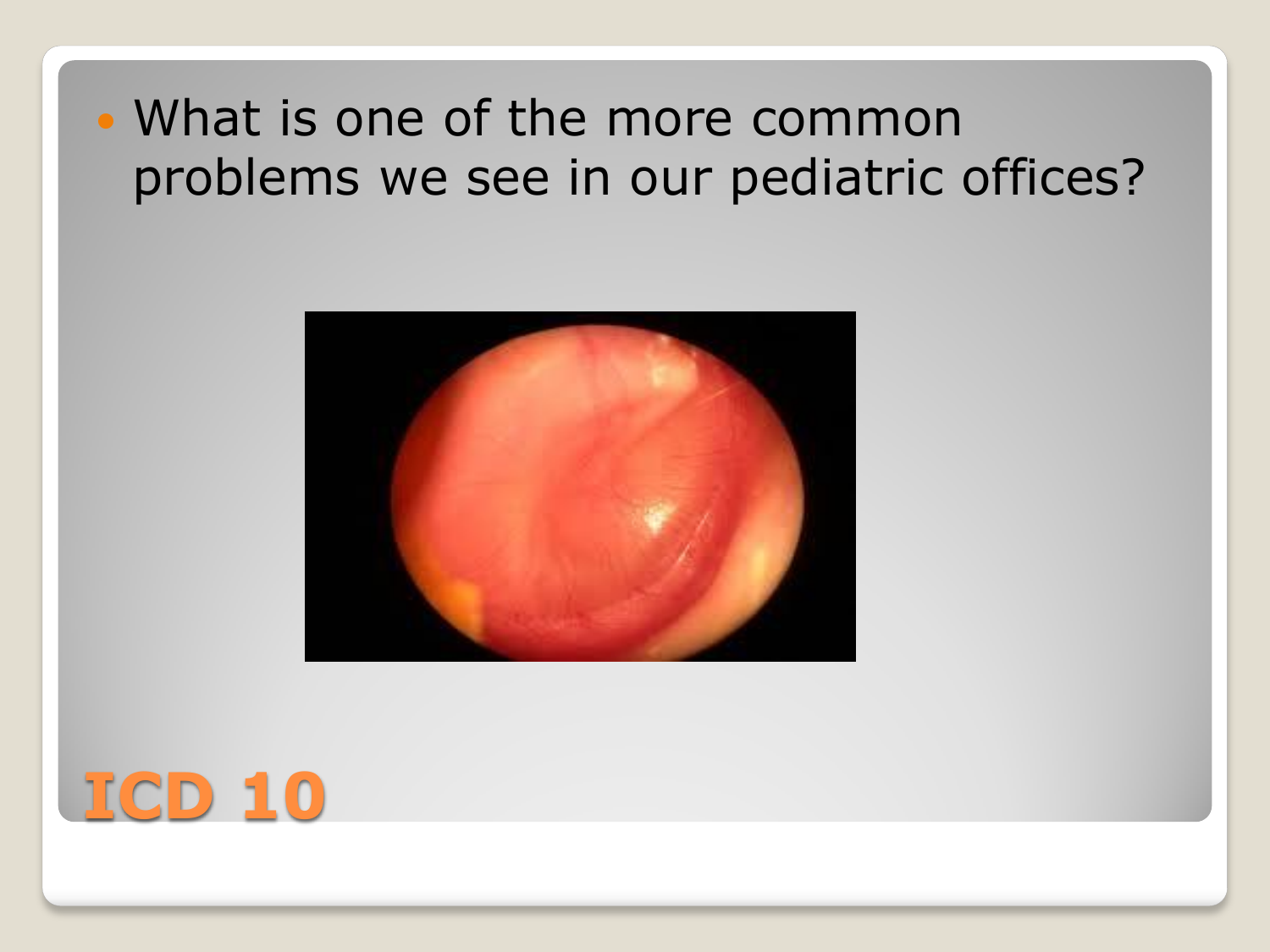## • Acute supporitive otitis media w/o rupture

- ICD 9 382.00
- $\cdot$  ICD 10
- H66.001 asom w/o rupture R ear
- H66.002 asom w/o rupture L ear
- H66.003 asom w/o rupture bilat
- H66.004 asom w/o rupture recurrent R
- Etc. Etc. Etc.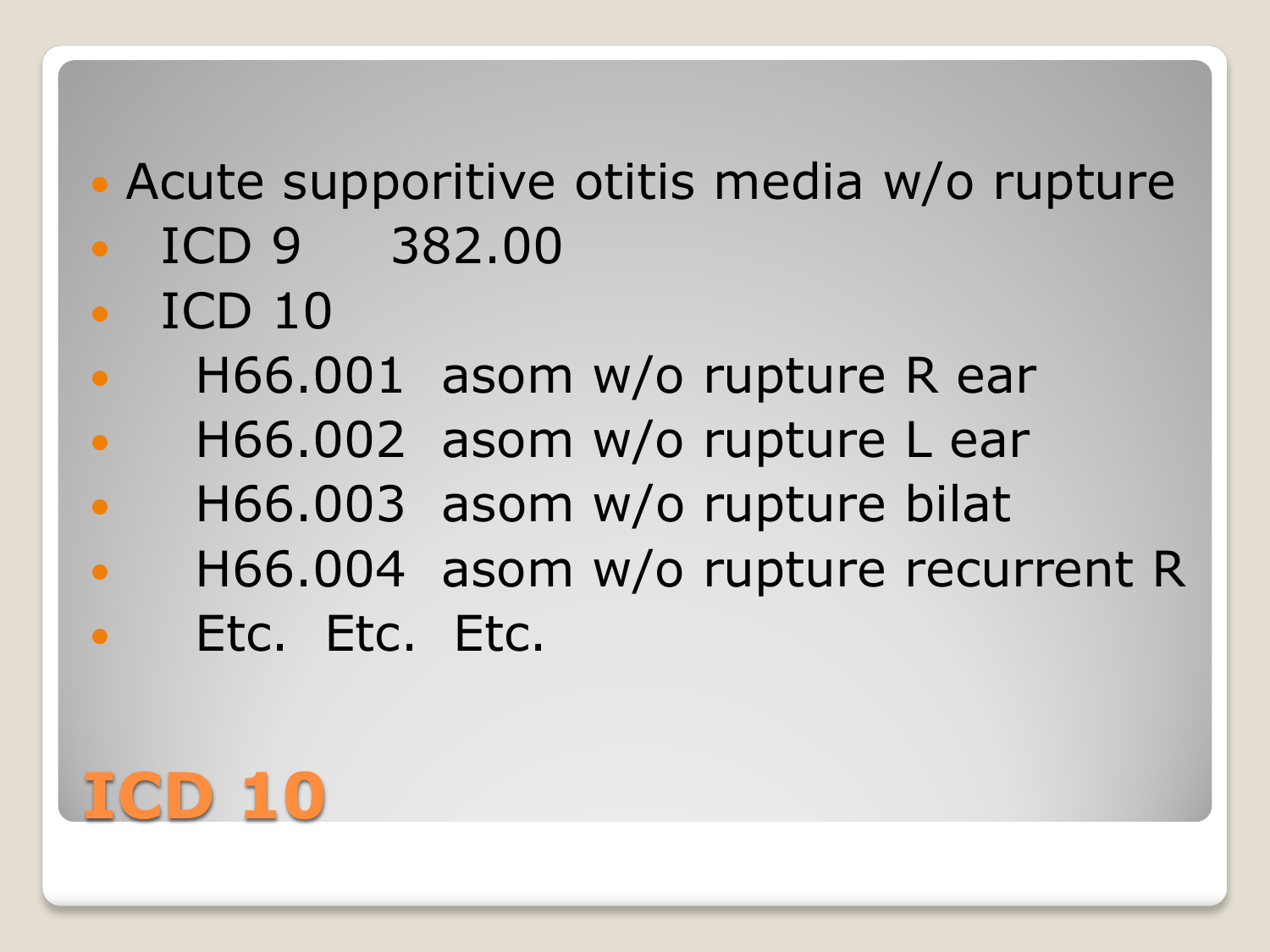#### Want more??

- ICD 9
- 382.9 unspecified otitis media
- $\cdot$  ICD 10
- H66.90 om, unspecified, unspecified ear
- H66.91 om, unspecified R ear
- H66.92 om, unspecified L ear
- H66.93 om, unspecified, bilat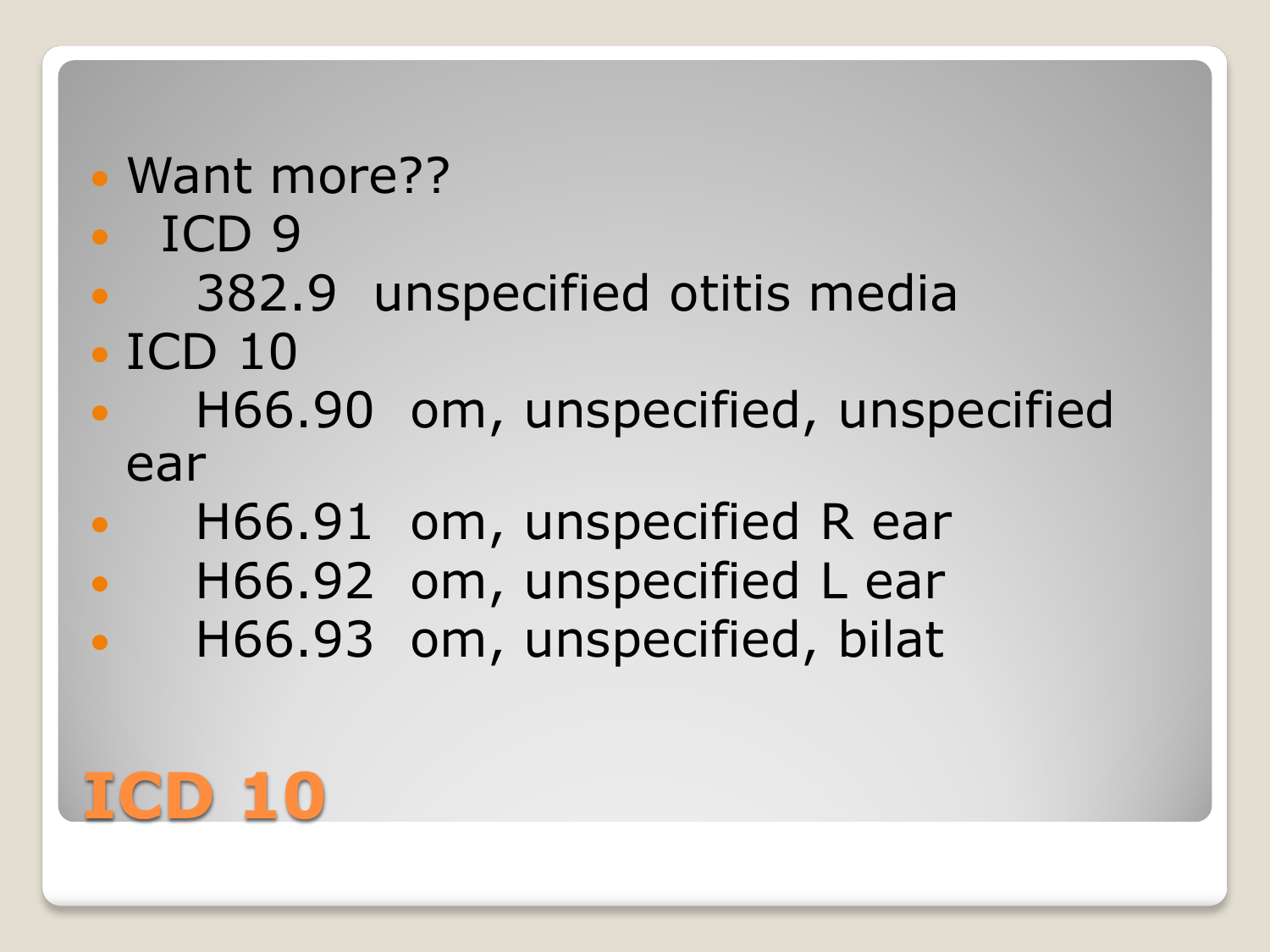## **OH NO, MORE WORK NOW**

 with the greater amount of specificity involved with choosing the ICD 10 code there will have to be more detailed documentation to support the use of codes which should

## **GIVE BETTER PATIENT CARE**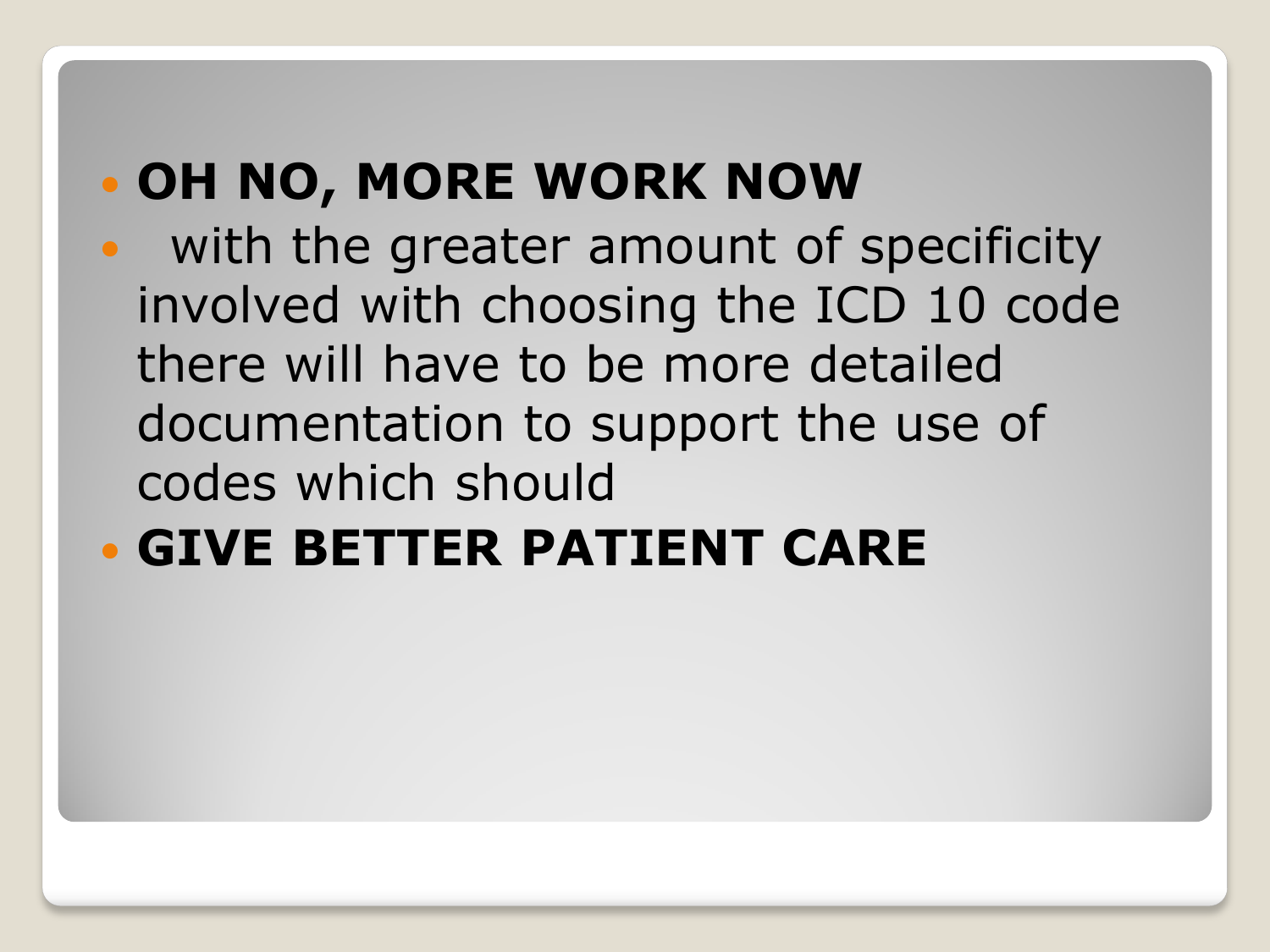#### • The new codes have 3-7 characters

- the first is an alpha
- all the letters except for U
- the second is numeric
- the third to seventh is either
- X is sometimes used as a fifth character placeholder to allow for future expansion

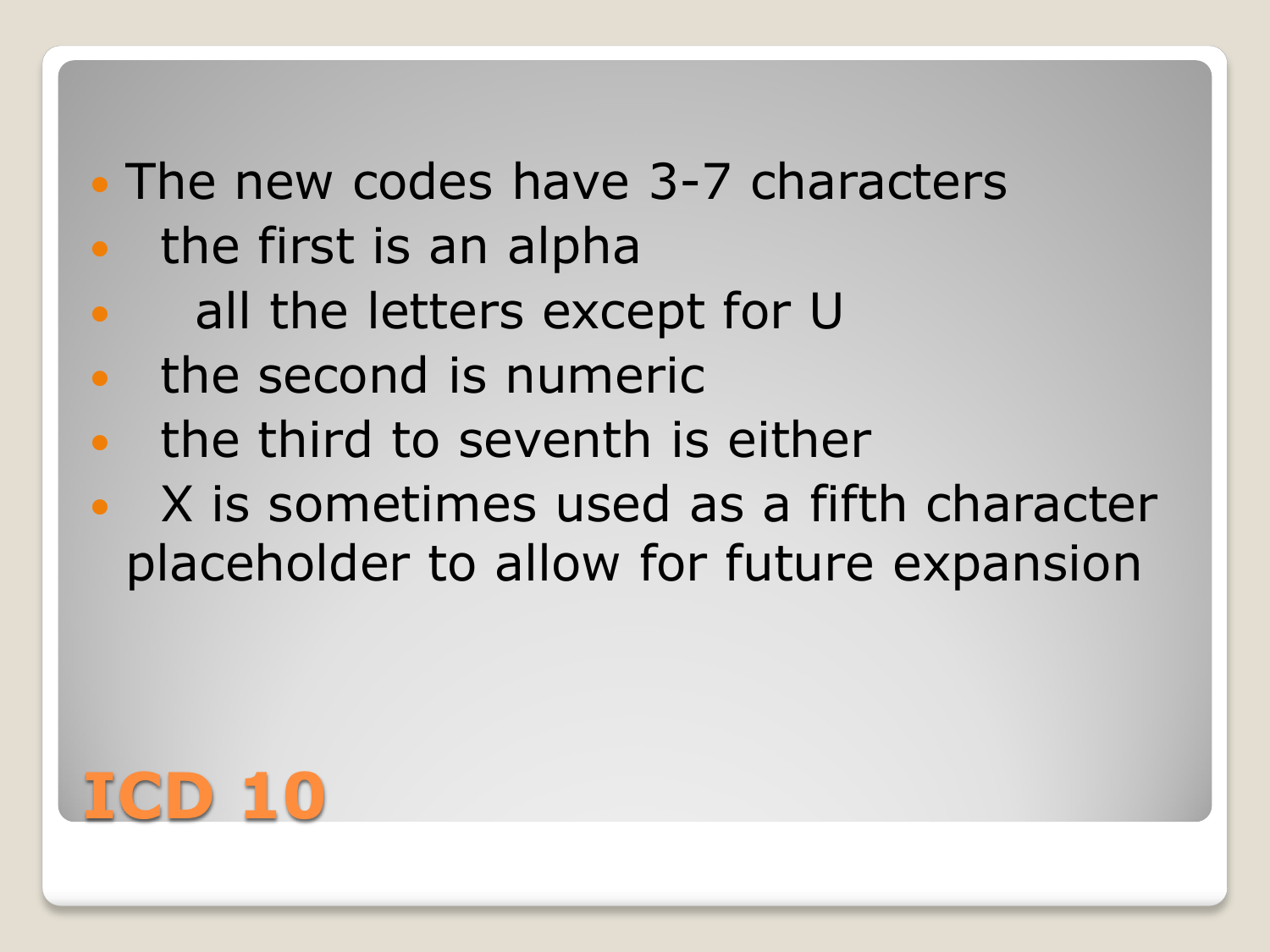

- Characters 1-3=category
- Characters 4-6=etiology, site etc
- Character 7=extension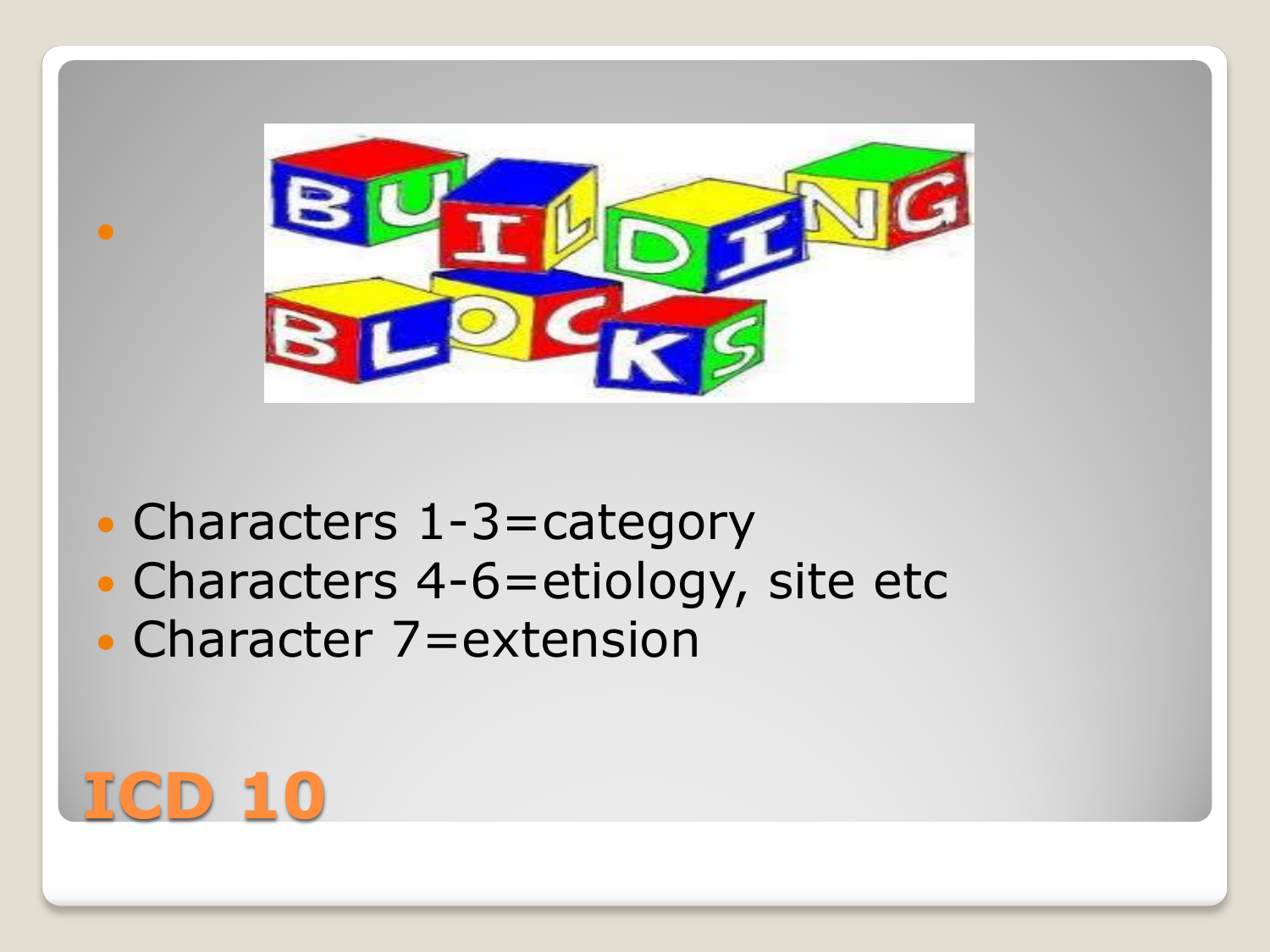

**injuries**

#### **category etiology, anatomic**

**external cause** 

**and Site, severity** site, severity

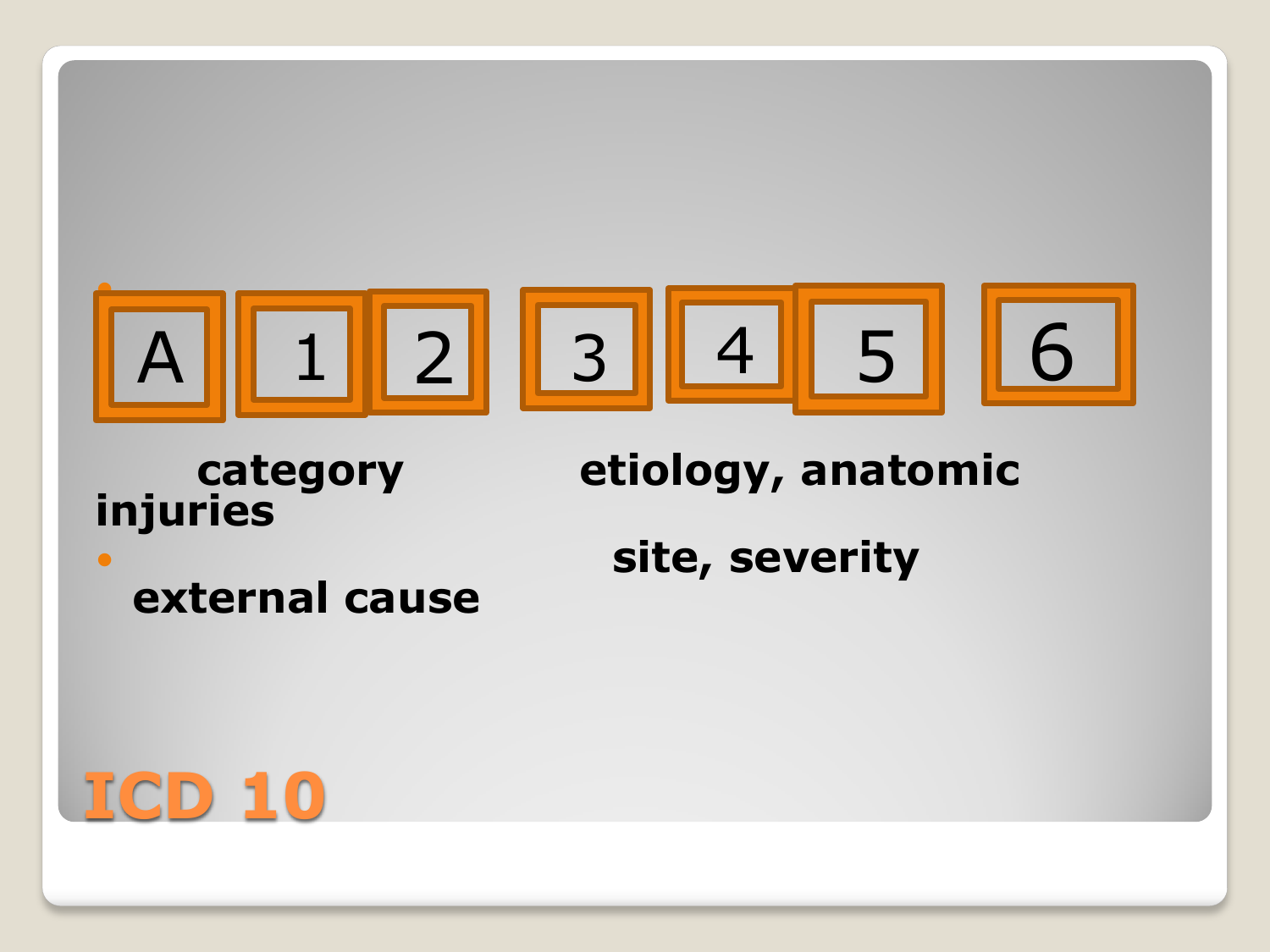- The old E codes have been replaced with
- **V W X Y** followed by other characters
- describe where and how school, jumping on trampoline
- never primary, never reported alone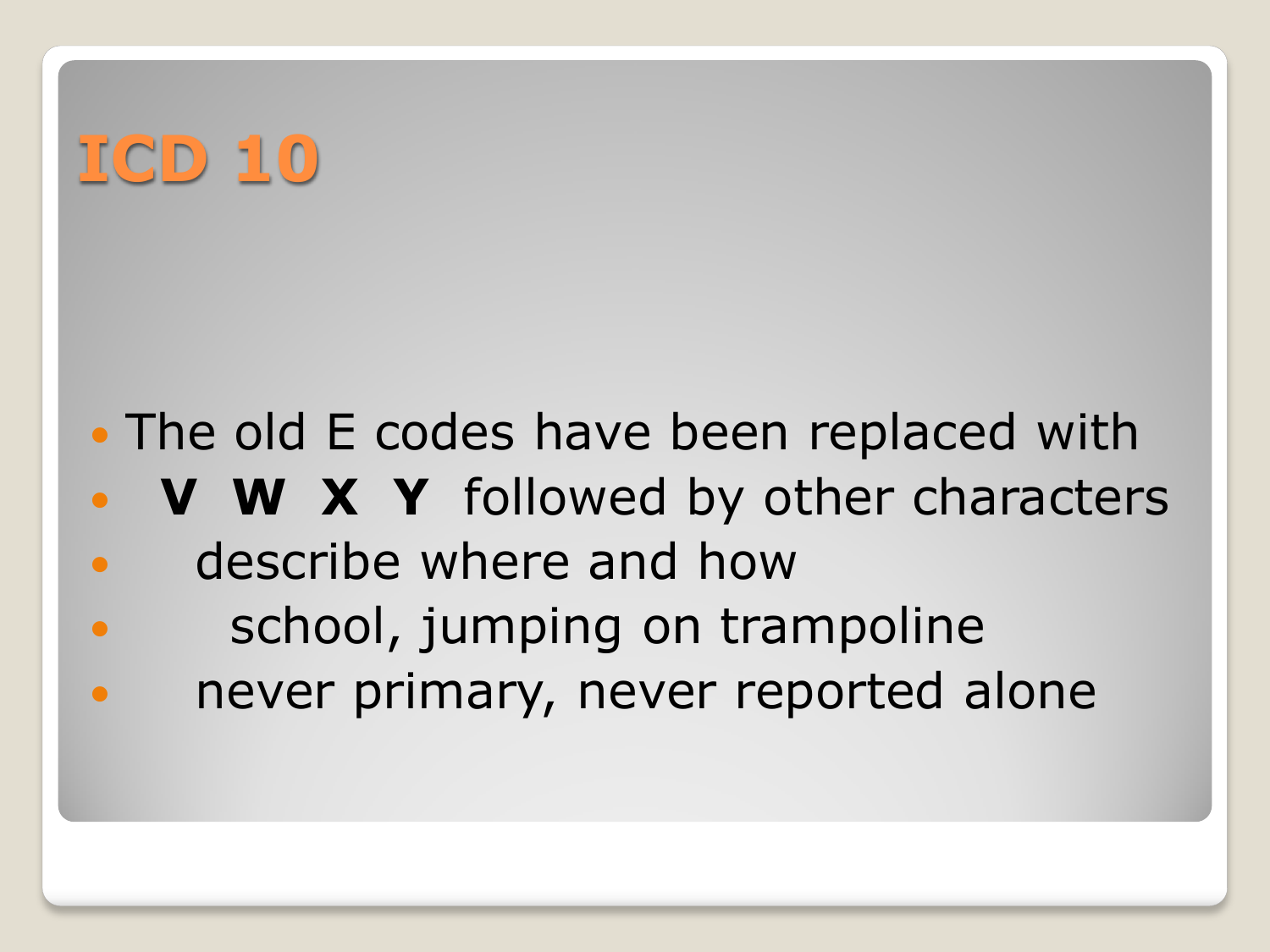- **V** codes which we use for Well visits will be replaced by
- **Z** codes are incredibly numerous as they will cover Well visits, other health visits, vaccines



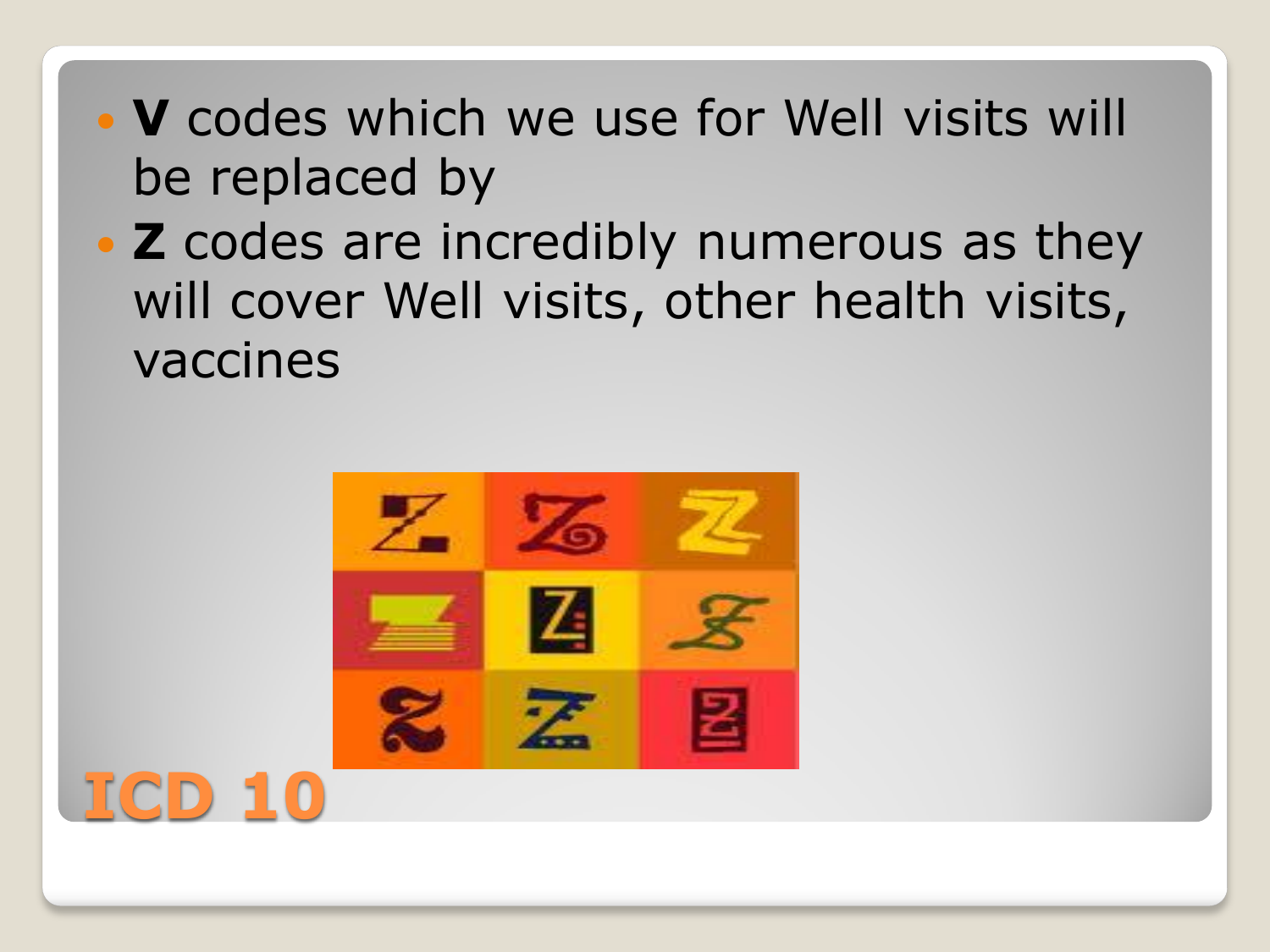- These will usually be found in certain ICD 10 categories such as:
- Pregnancy and Childbirth-chapter 15
- Injury, Poisoning and Certain Other Consequences of External Causes-ch 19
- during the initial encounter use A
- during the subsequent encounter use D
- a sequela of the issue would use S

# **7th Character Examples**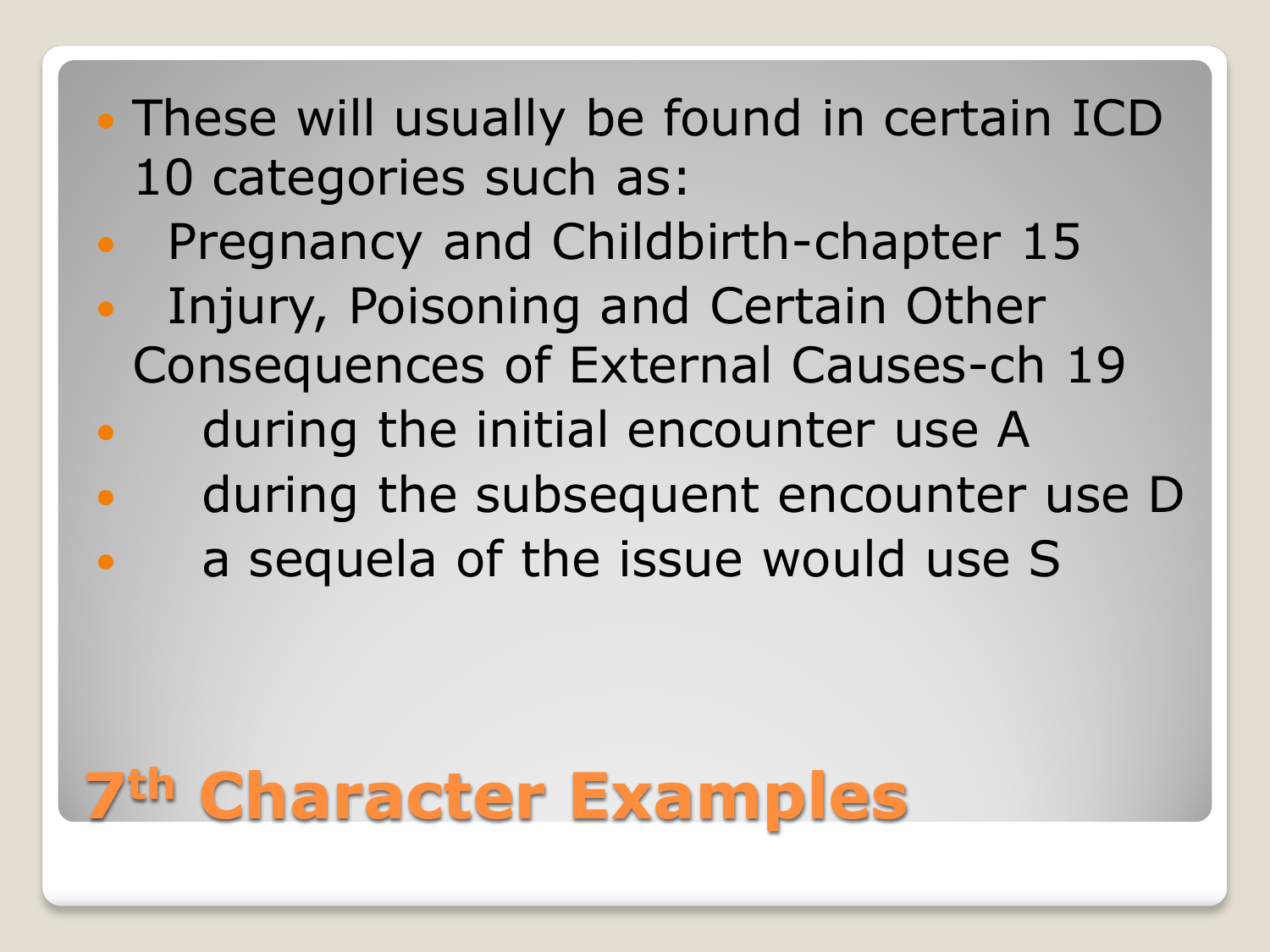

#### **•** initial encounter

## pt seen and admitted to hospital

A used for everything

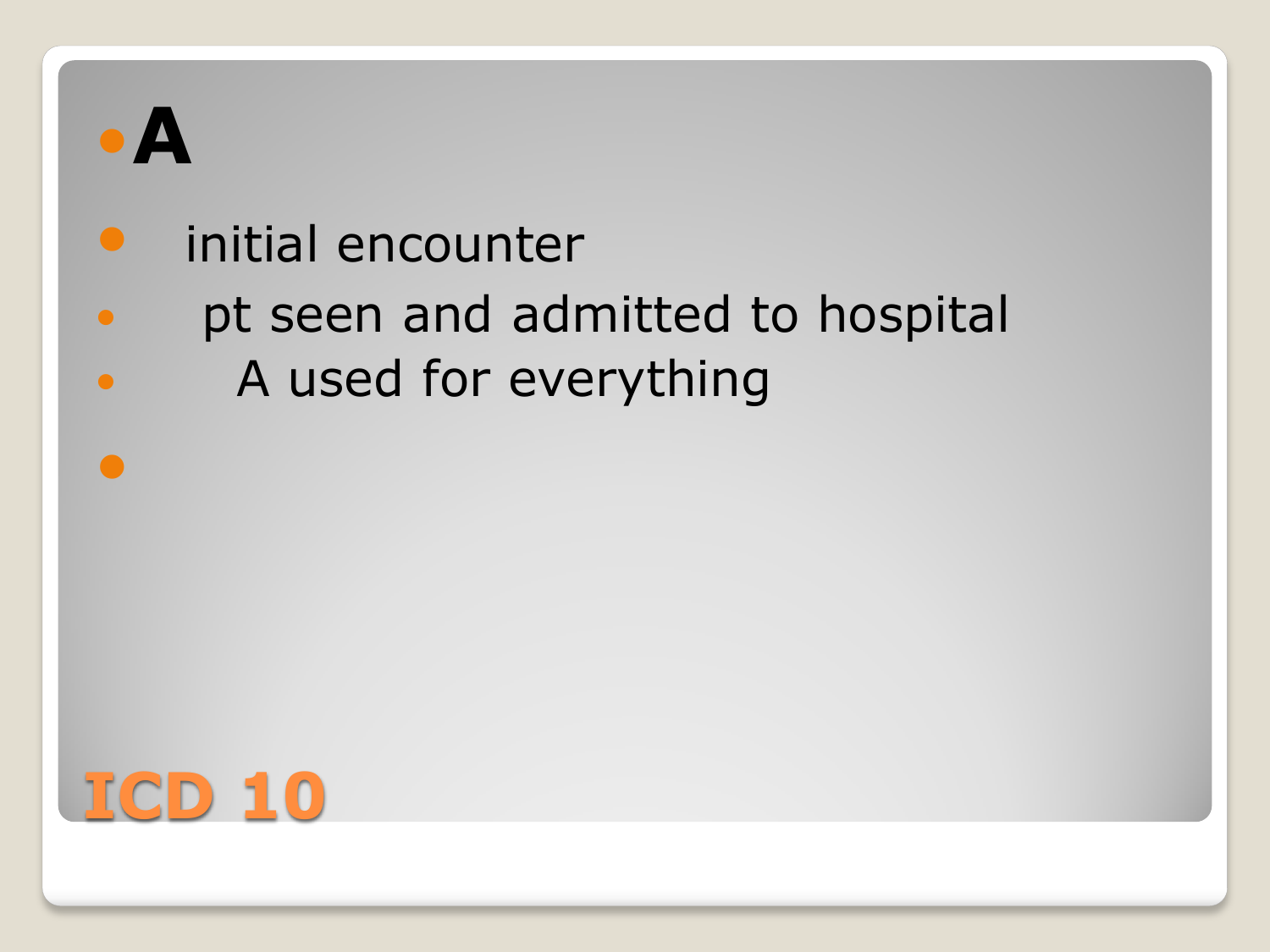

## **•** Subsequent

## • after active phase of treatment and a followup visit is needed

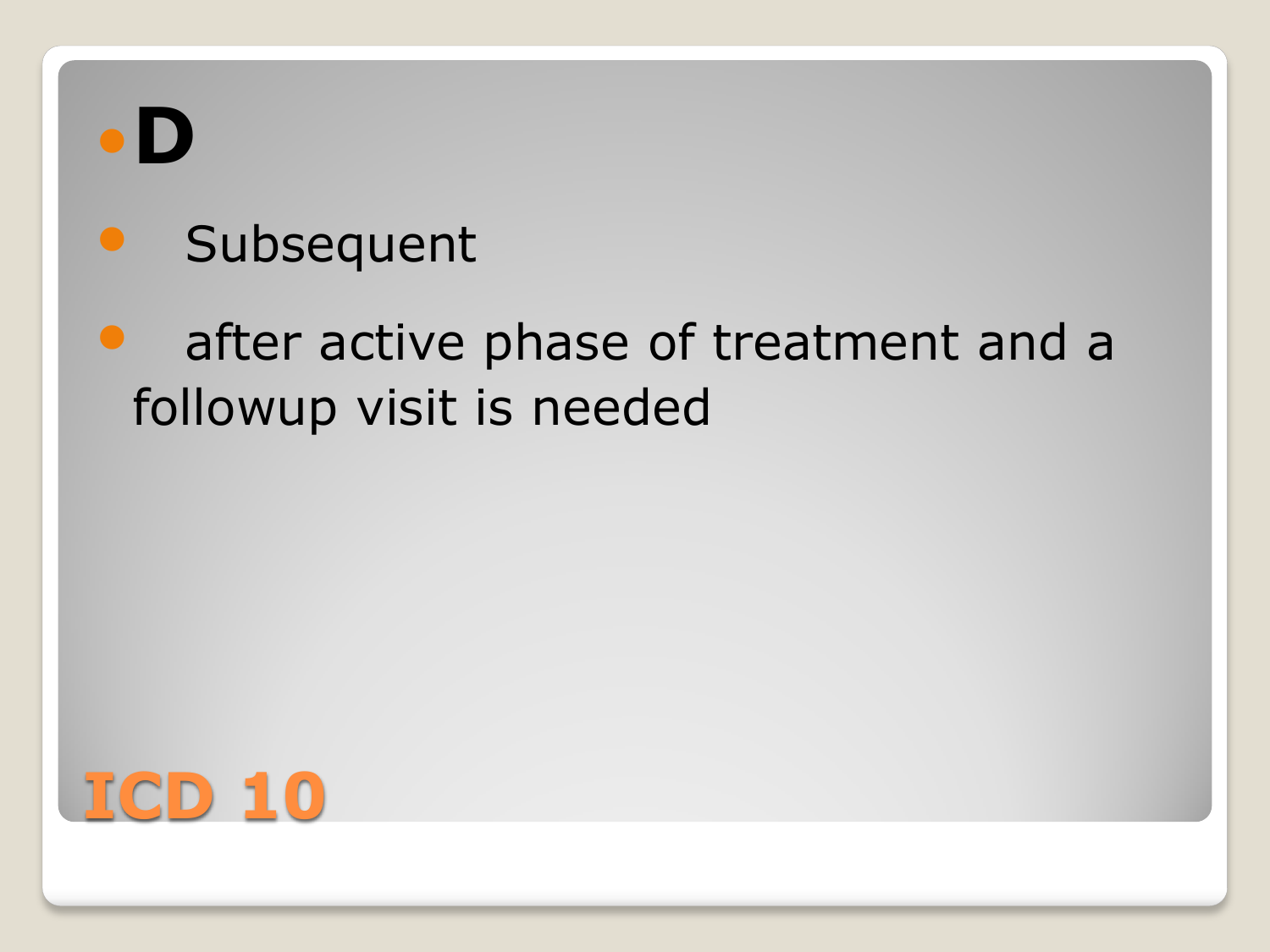

#### sequela

## **•** laceration repair that then results in a keloid formation

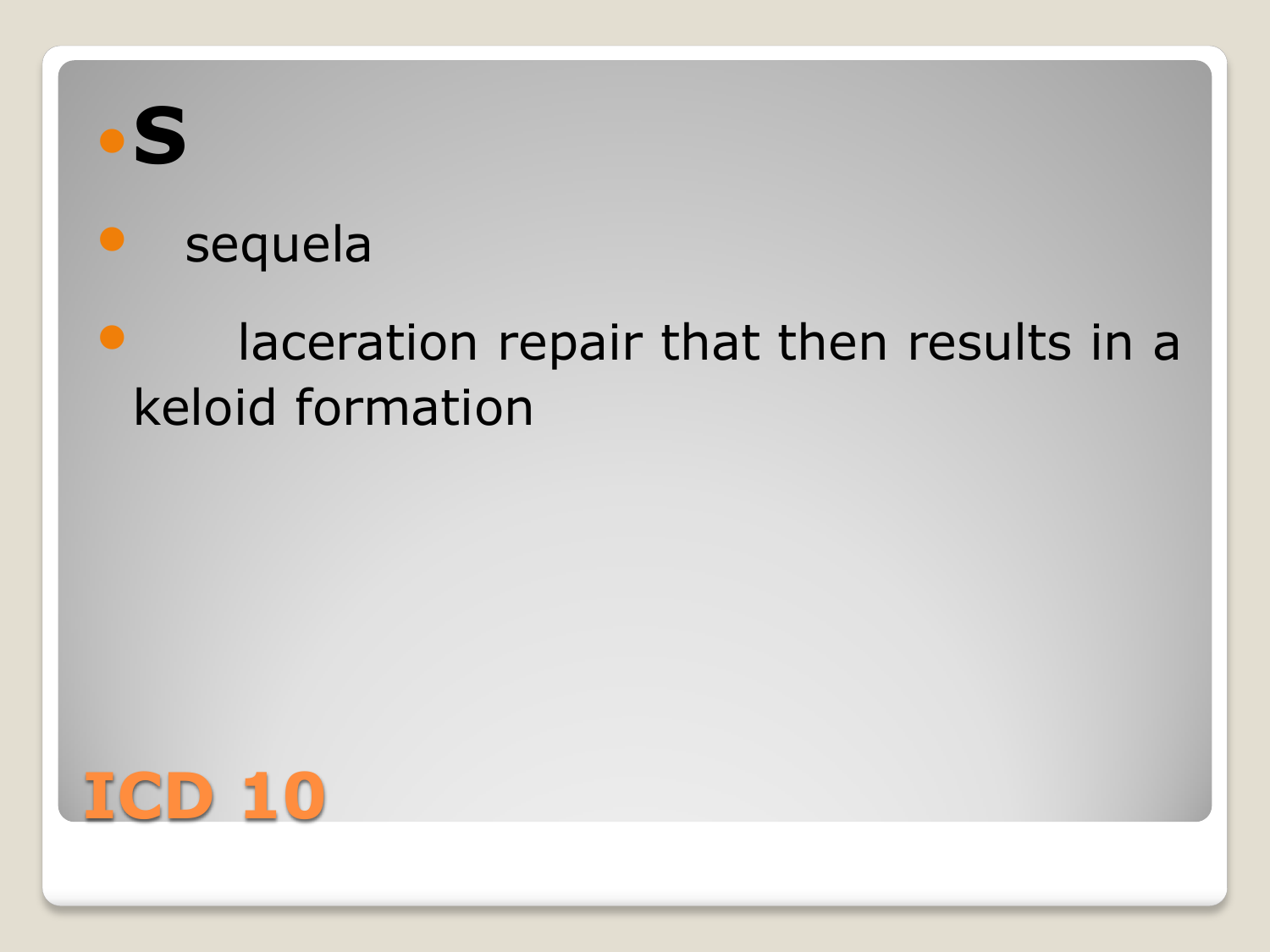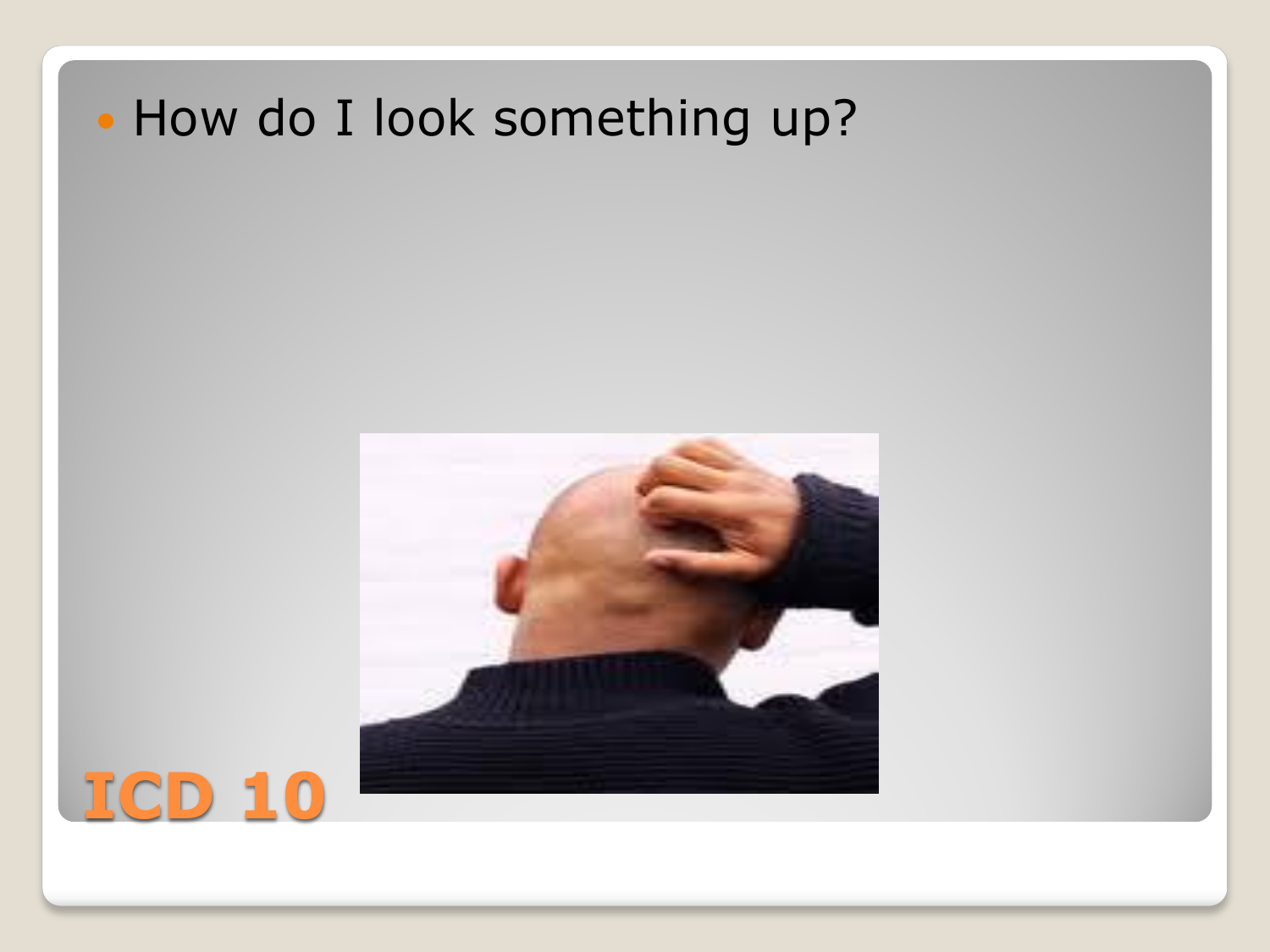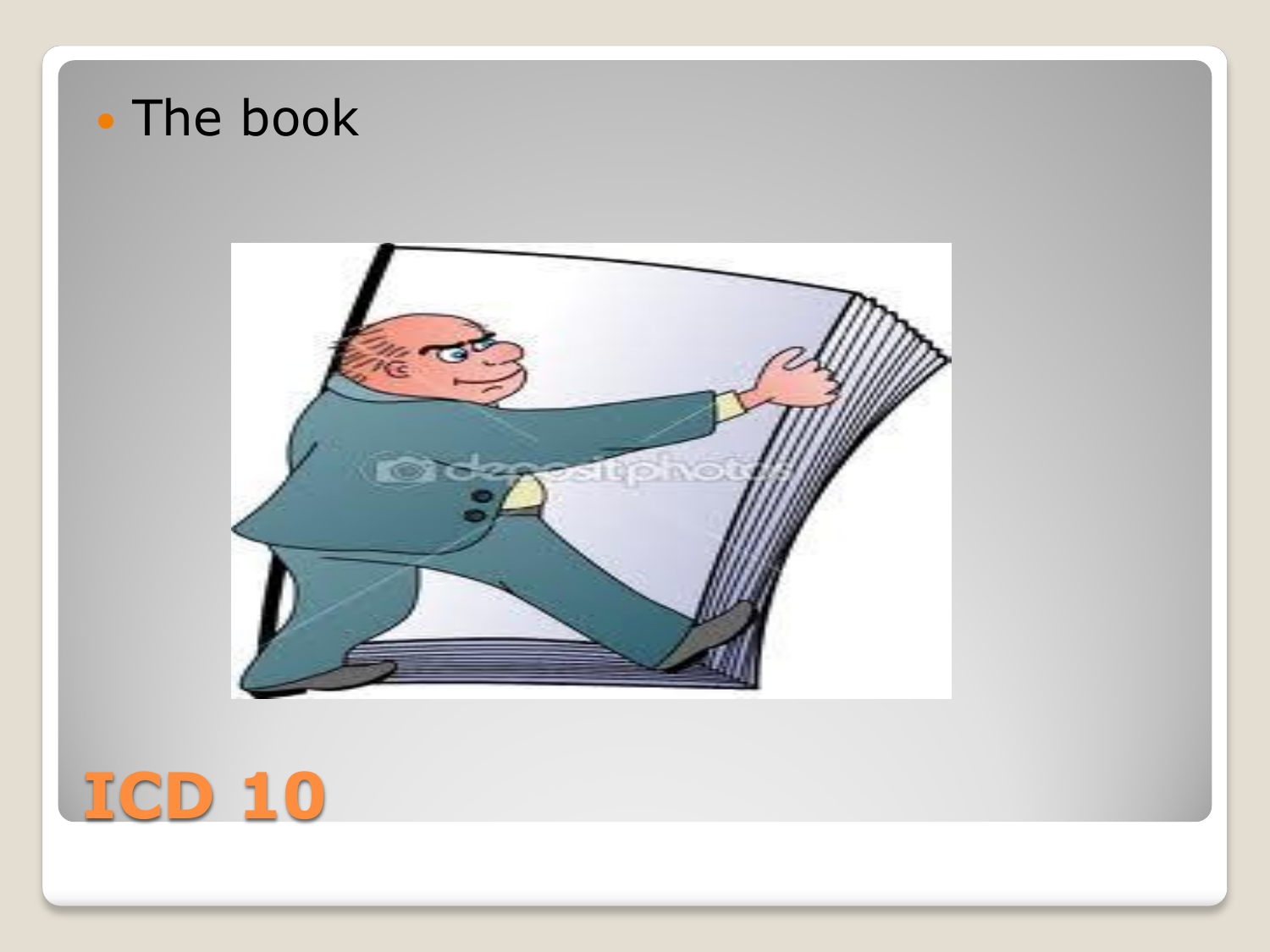## • The ICD 10 book is divided into

- Index-an alphabetical list of terms
- Diseases and Injury
- External Causes of Injury
- *Tabular*-chronological list of codes whose chapters are based on body system or condition

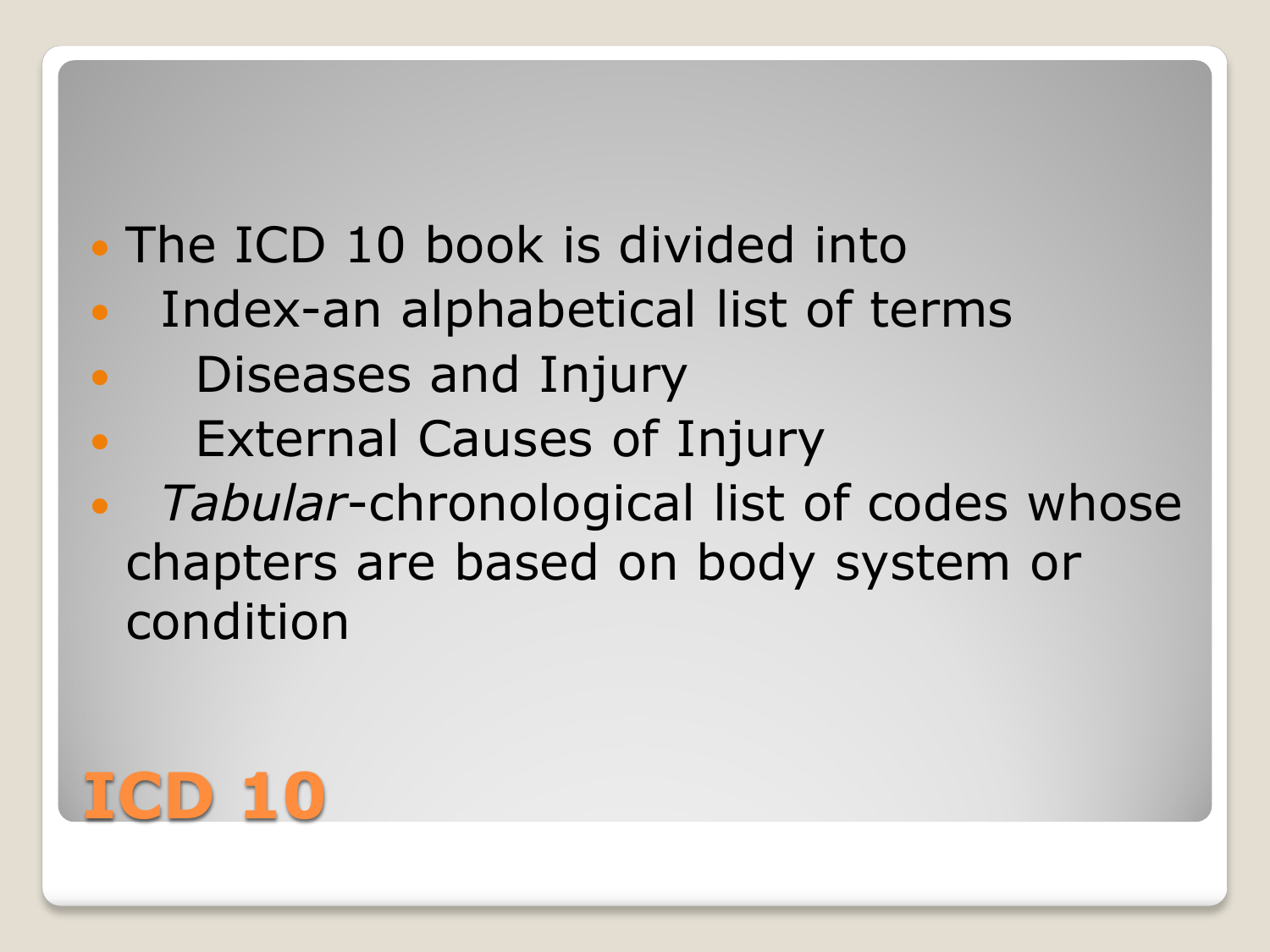- First check the index for the condition, disease, symptom or sign
- The first character is an alpha
- Then use the three digit numeric characters to help you in the numbered *Tabular* section



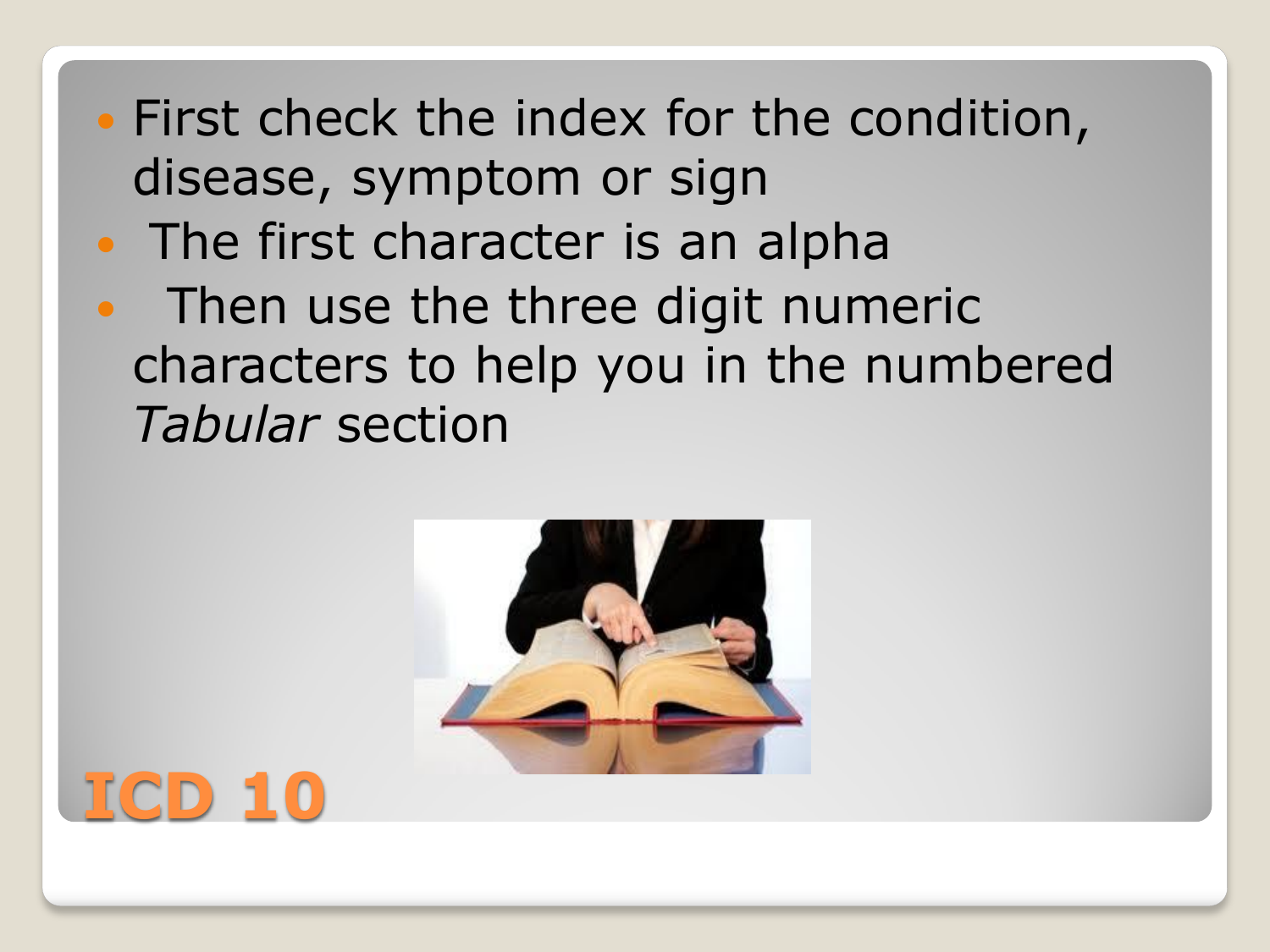- A dash (-) at the end of the *Index* entry means that more characters are needed **HINT**
- if you don't see the dash don't assume that a seventh character (numeric or alpha) is not needed-check the *Tabular* list

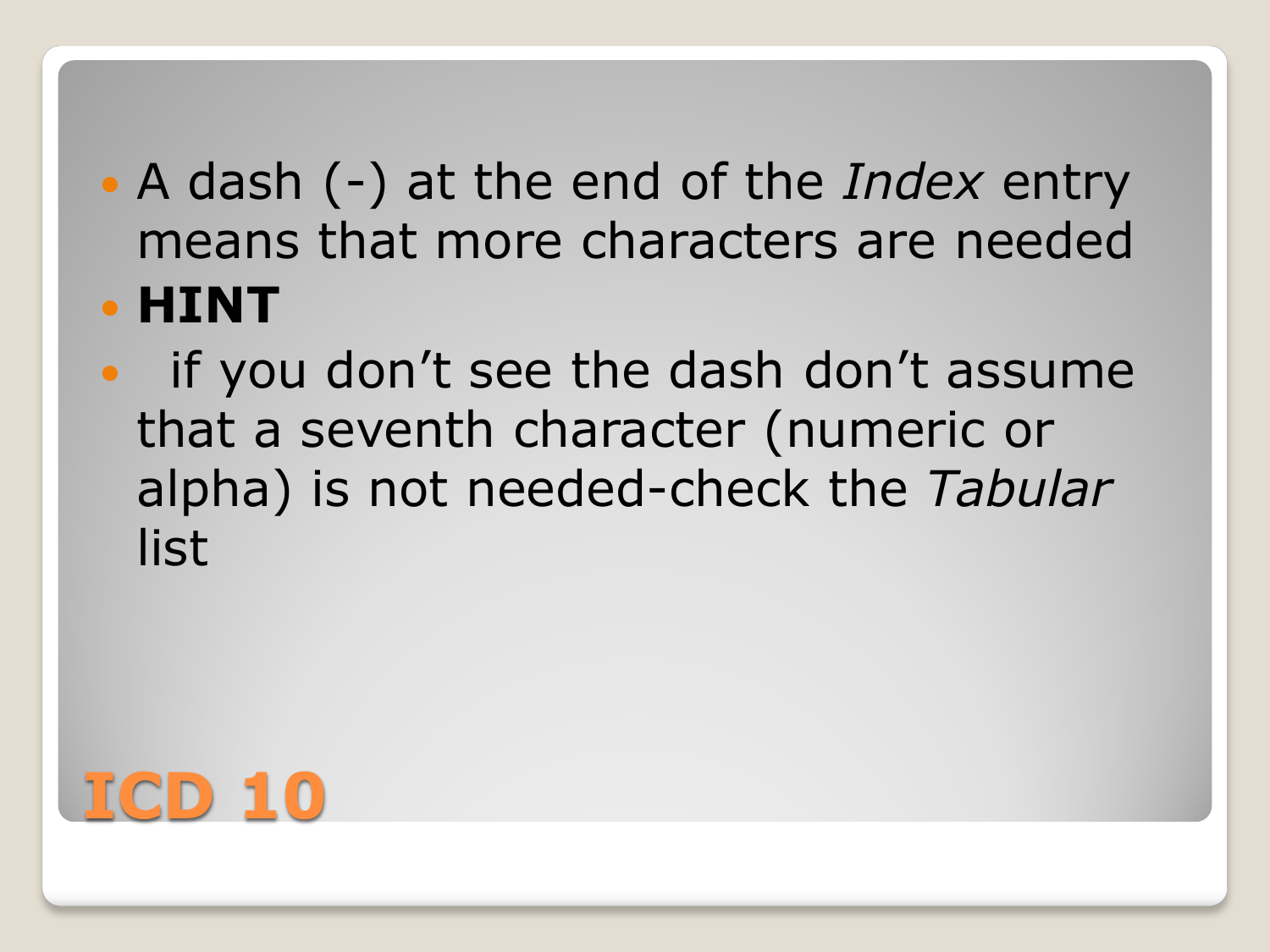## • Z00.110 "Health supervision under 8 days"

- Z00.111 "Health supervision newborn
- 8 to 28 days old"

## **How about**

- Z00.129 "Routine child health check"
- Z00.121 "Routing child health check with abnormal findings" plus what was found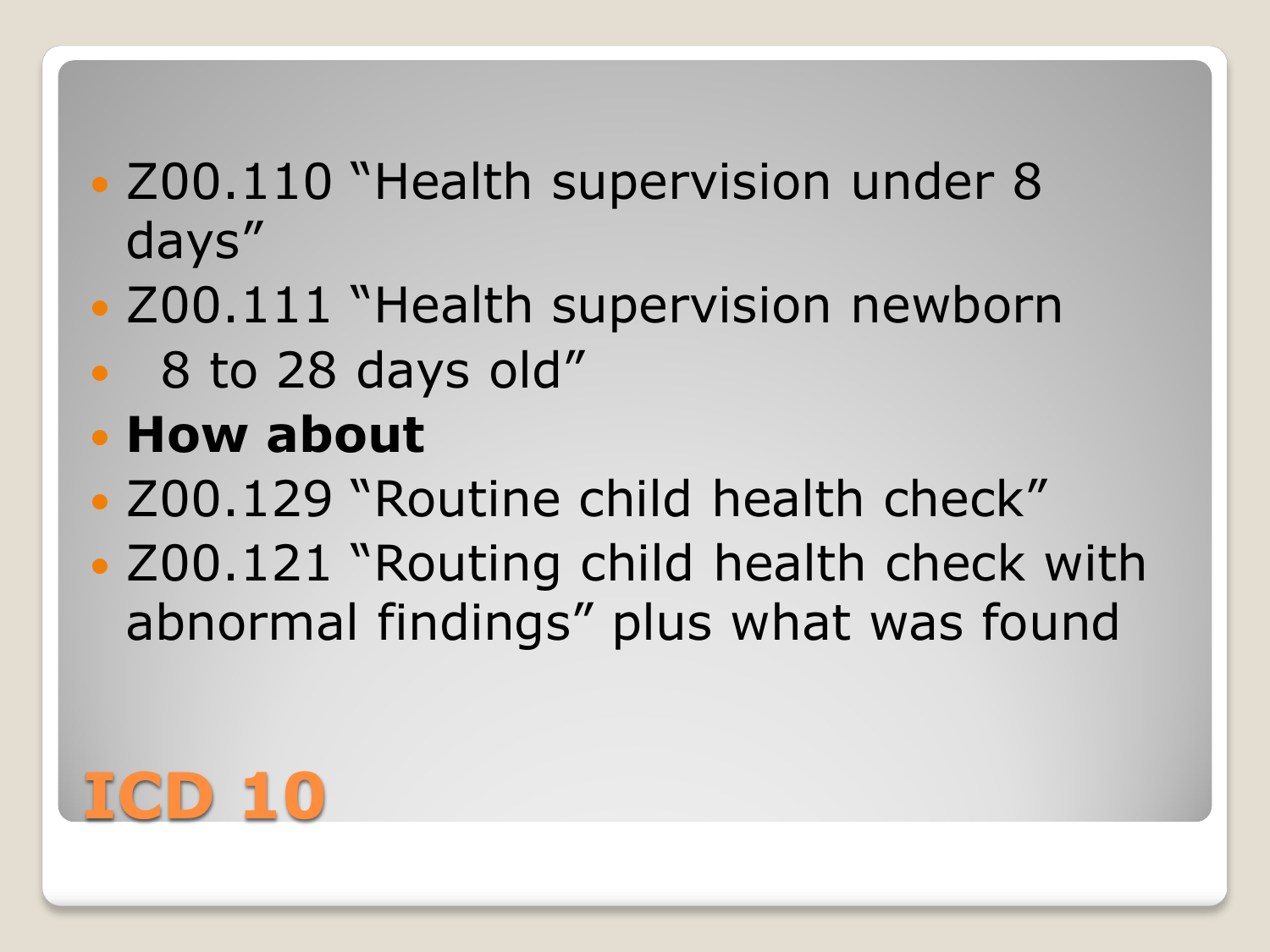## • Sometimes ICD 10 replaces multiple ICD 9 codes

- under ICD 9 there are 7 codes for **TB** 010.90-010.96
- under ICD 10 there will be one code
- $\bullet$  A15.7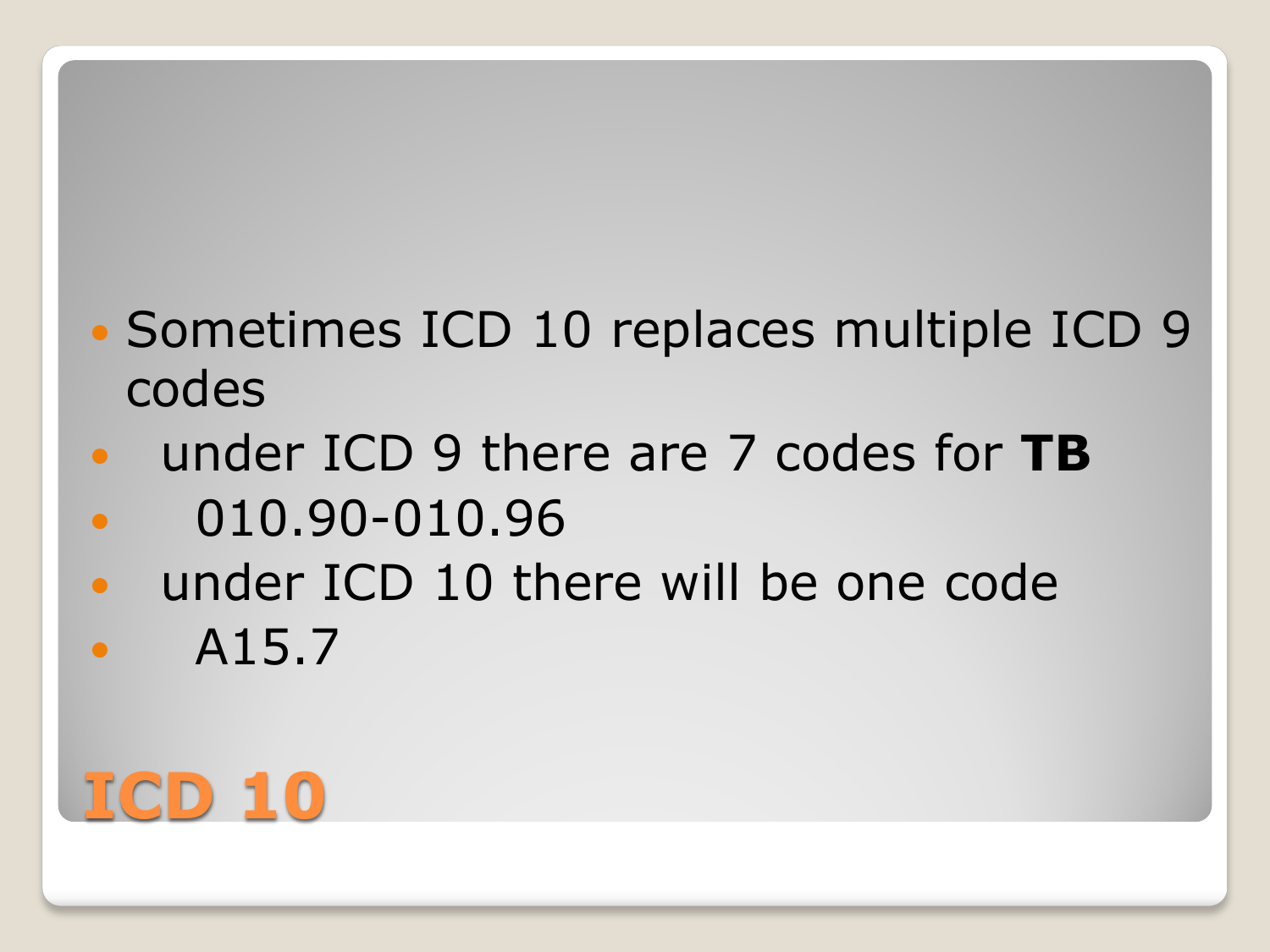#### REFERENCES

- Tabular index (1593 pages)
- Alphabetic Index of Codes (1263 pages)
- These are free
- $\bullet$ www.cdc.gov/nchs/icd/icd10cm.htm#icd2 014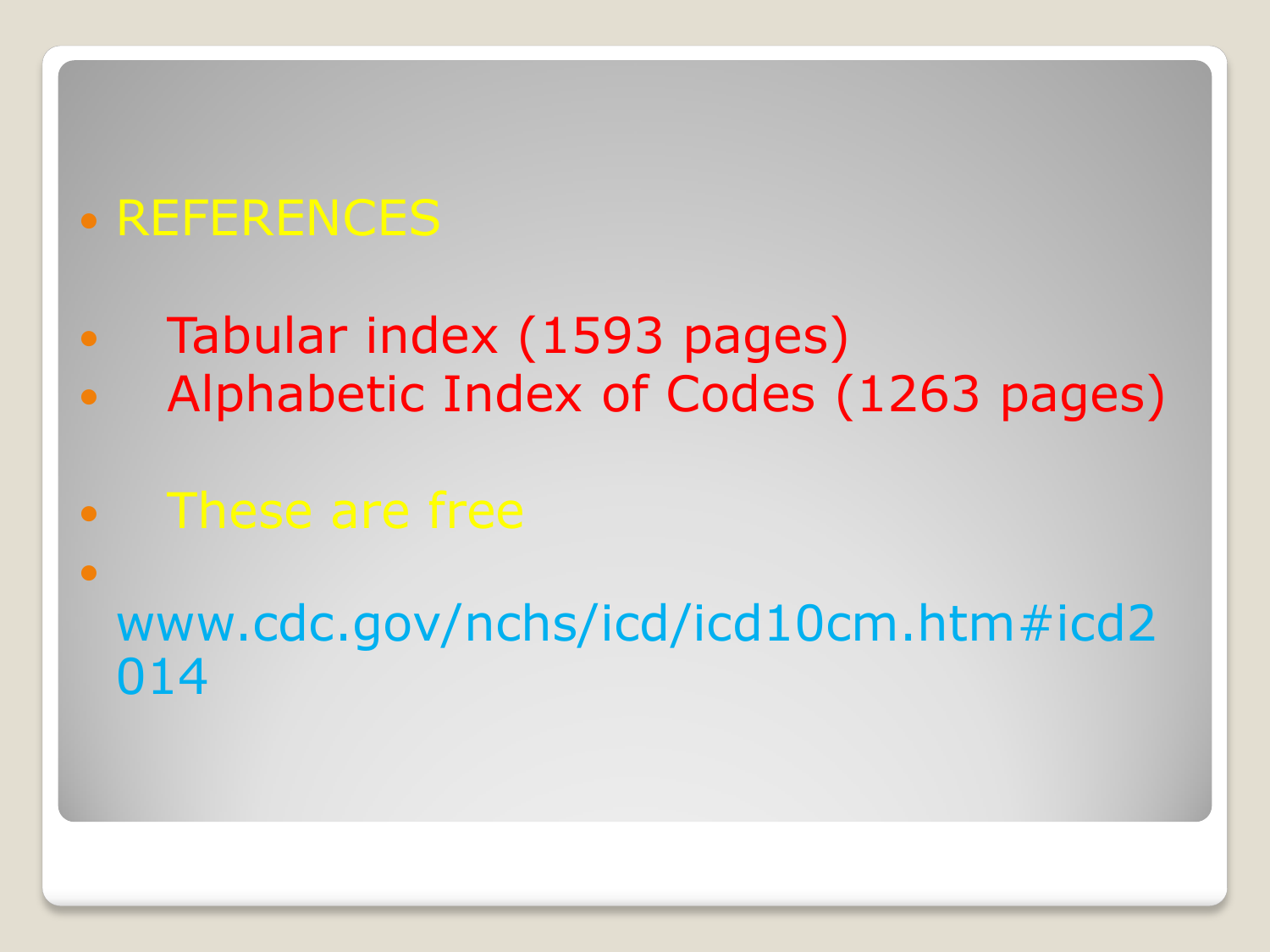# **ARE YOUAS CONFUSED AS I AM?**

## **SORRY**



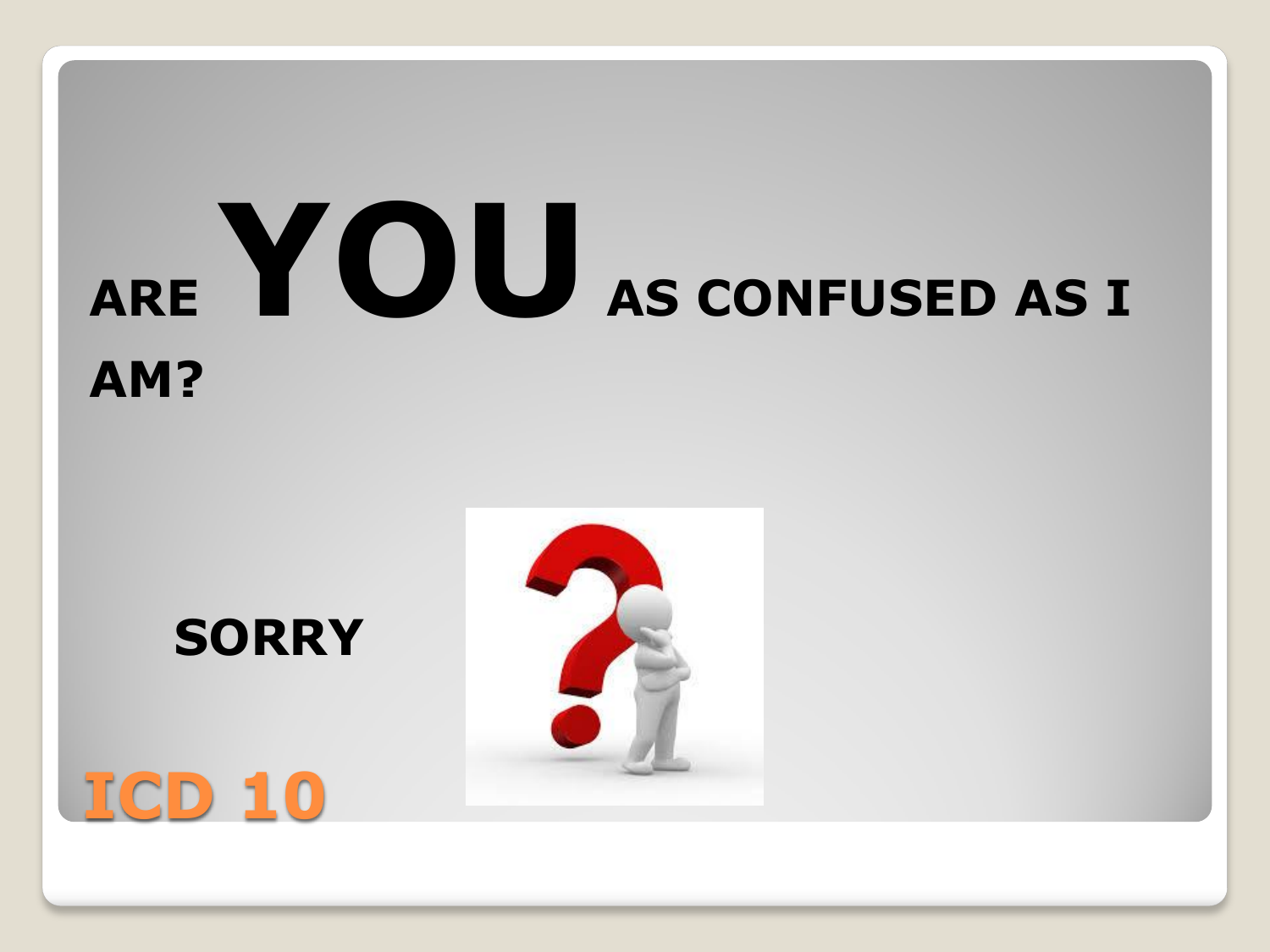• Maybe these will help

 $\bullet$ 

www.cms.gov/medicare/coding/icd10/pro viderresources.html

- [www.ama-assn.org/go/icd-10](http://www.ama-assn.org/go/icd-10)
- [www.aap.org/en-us/professional](http://www.aap.org/en-us/professional-resources/practice-support/coding-at-the-aap/prages/icd-10.aspx)[resources/practice-support/coding-at-the](http://www.aap.org/en-us/professional-resources/practice-support/coding-at-the-aap/prages/icd-10.aspx)[aap/prages/icd-10.aspx](http://www.aap.org/en-us/professional-resources/practice-support/coding-at-the-aap/prages/icd-10.aspx)
- www.aapc.com/icd-10/codes/index.aspx